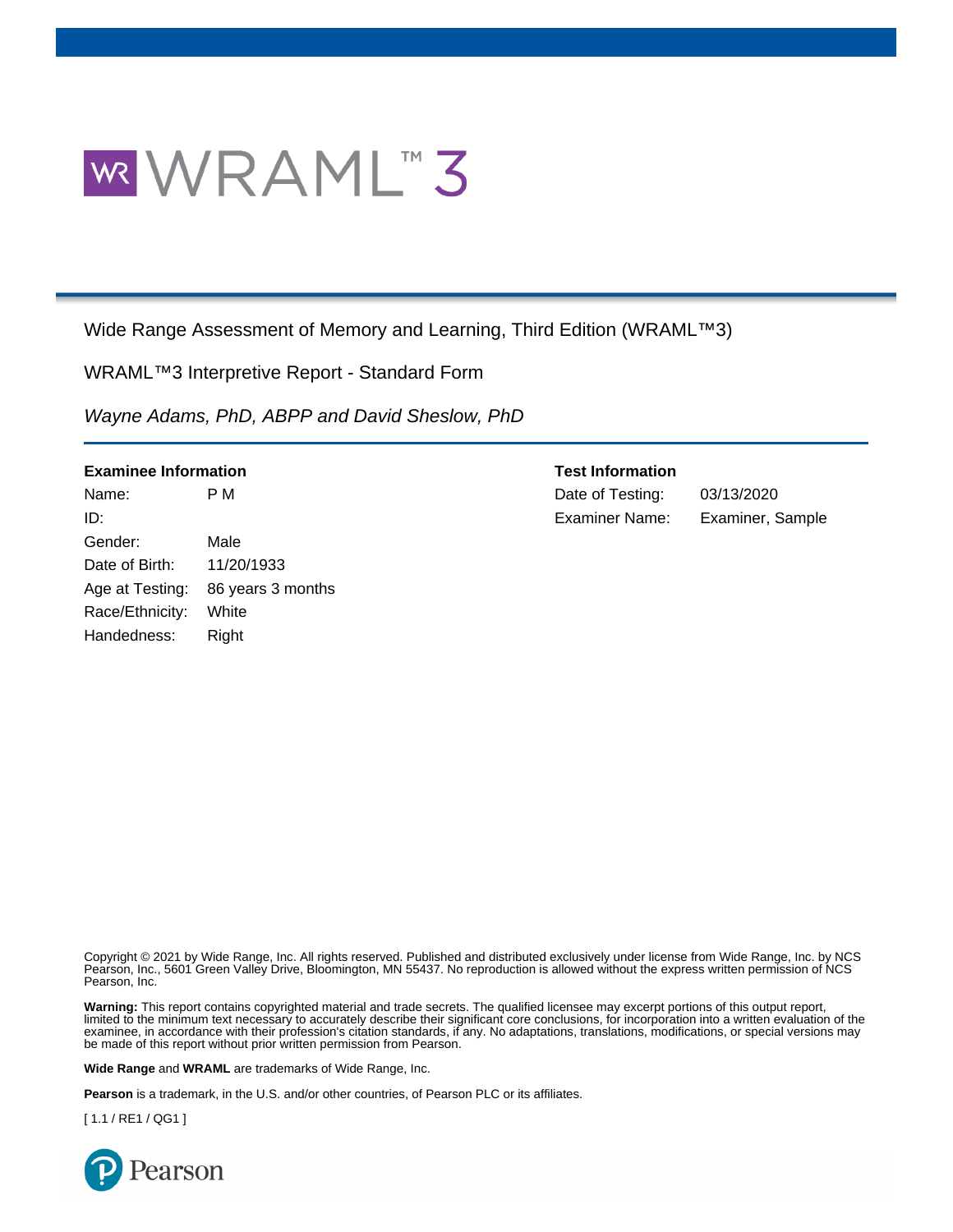# **Interpretive Overview**

### **Overview**

The Wide Range Assessment of Memory and Learning (3rd ed., WRAML3) is an individually administered, standardized assessment of memory, learning, and cognitive functions that support memory and learning processes. Specifically, the WRAML3 provides information about P's verbal and visual immediate and delayed recall, recognition, attention and concentration, and working memory.

### **Disclaimer**

The WRAML3 Interpretive Report assumes that the examiner has foundational skills including a thorough understanding of the WRAML3 psychometric characteristics, its structure, and its administration procedures. Basic properties of the assessment are explained in the WRAML3 Administration Manual (2021) including a description of subtests, subtest directions, administration requirements, and a brief interpretation of the test results. A more complete presentation of the research supporting the assessment, including its national standardization, interrelationships between various indexes, subtests, and process variables can be found in the WRAML3 Technical Manual (2021).

The results and interpretive analyses contained within the WRAML3 Interpretive Report are designed to be integrated with other sources about the examinee, including history, behavioral observations, emotional concerns, as well as psychometric data from other test instruments. This report cannot exhaust the interpretive and diagnostic possibilities of such a complex construct as memory. The WRAML3 Interpretive Report was designed to provide clinicians with a practical, wide range sample of learning and memory interpretations to generate useful clinical hypotheses.

This report is confidential and intended exclusively for the use of qualified clinicians and trainees under supervision. Reviewing the test results with the examinee, parents/guardians, or other stakeholders (e.g., school personnel) is appropriate and encouraged as proper assessment practice when following applicable federal and state guidelines. Do not release this report to any individuals who are not qualified to interpret its results.

### **Confidence Intervals and Statistical Significance Selections**

Confidence intervals at the 90th percentile are reported for the index scores. Critical values at the *p* < .10 level are reported for process scores, when applicable.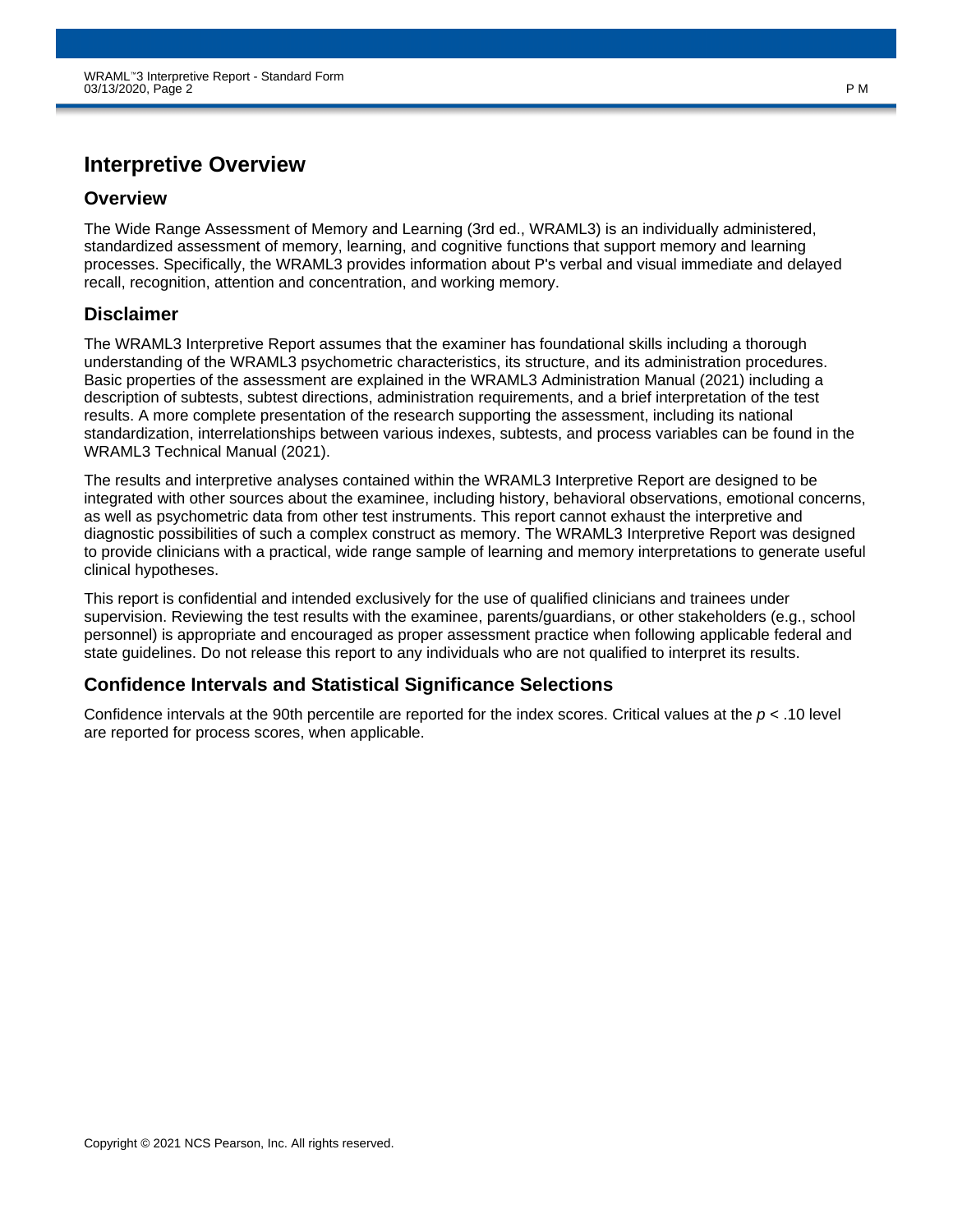# **Performance Validity Indicator**

P's results on the Performance Validity Indicator were found to be indeterminate.That is, P's scores on the Attention/Concentration Index or the sum of the first five items on the recognition subtests indicate that caution may be warranted when evaluating the level of effort P put forth during testing. Low scores may be attributable to a variety of factors not related to effort and this should be considered when interpreting this indicator.

It is important to note the prevalence of low subtest and index scores in the normative sample when considering performance validity. For the WRAML3 28% of individuals in the normative sample achieved at least one subtest score of <= 4 and 13% of individuals achieved at least one index score of <= 70. The prevalence of subtest and index scores in the very low range suggests that interpretive caution should be taken if just one score indicates low effort or invalid performance. P achieved 8 subtest scores that are <= 4, and 8 index scores that are <= 70.

| <b>Validity Indicator</b> |
|---------------------------|
| Indeterminate             |

### **Index Score Summary**

| <b>Index</b>                    | <b>Sum of Scaled</b><br><b>Scores</b> | <b>Index Score</b> | <b>Confidence</b><br>Interval (90%) | <b>Percentile</b><br>Rank |
|---------------------------------|---------------------------------------|--------------------|-------------------------------------|---------------------------|
| <b>Visual Immediate Memory</b>  | 14                                    | 82                 | $77 - 92$                           | 12                        |
| Verbal Immediate Memory         | 7                                     | 62                 | $59 - 71$                           | 0.6                       |
| Attention/Concentration         | 21                                    | 103                | $94 - 111$                          | 58                        |
| <b>General Immediate Memory</b> | 42                                    | 77                 | $73 - 85$                           | 6                         |
| <b>Screener Memory</b>          | 21                                    | 69                 | $65 - 77$                           | $\overline{2}$            |
| Visual Delayed                  | 9                                     | 67                 | $64 - 81$                           |                           |
| Verbal Delayed                  | 7                                     | 62                 | $59 - 73$                           | 0.6                       |
| <b>General Delayed</b>          | 16                                    | 59                 | $56 - 69$                           | 0.3                       |
| Visual Recognition              | 4                                     | 55                 | 54 - 70                             | 0.1                       |
| Verbal Recognition              | 8                                     | 63                 | $61 - 79$                           | 0.7                       |
| <b>General Recognition</b>      | 12                                    | 55                 | $53 - 68$                           | 0.1                       |
| <b>Working Memory</b>           | 13                                    | 80                 | 75 - 90                             | 9                         |

# **Subtest Score Summary**

| <b>Immediate Recall (Core)</b> |                  |                                          |                                          |                                           |                                  |  |  |  |  |  |  |  |  |
|--------------------------------|------------------|------------------------------------------|------------------------------------------|-------------------------------------------|----------------------------------|--|--|--|--|--|--|--|--|
|                                |                  | <b>Scaled Score</b>                      |                                          |                                           |                                  |  |  |  |  |  |  |  |  |
| <b>Subtest</b>                 | <b>Raw Score</b> | <b>Visual Immediate</b><br><b>Memory</b> | <b>Verbal Immediate</b><br><b>Memory</b> | <b>Attention/</b><br><b>Concentration</b> | <b>Screener</b><br><b>Memory</b> |  |  |  |  |  |  |  |  |
| <b>Picture Memory</b>          | 8                |                                          |                                          |                                           |                                  |  |  |  |  |  |  |  |  |
| Design Learning                | 17               |                                          |                                          |                                           |                                  |  |  |  |  |  |  |  |  |
| <b>Story Memory</b>            | 3                |                                          |                                          |                                           |                                  |  |  |  |  |  |  |  |  |
| Verbal Learning                | 6                |                                          |                                          |                                           |                                  |  |  |  |  |  |  |  |  |
| <b>Finger Windows</b>          | 13               |                                          |                                          | 11                                        |                                  |  |  |  |  |  |  |  |  |
| Number Letter                  |                  |                                          |                                          | 10                                        |                                  |  |  |  |  |  |  |  |  |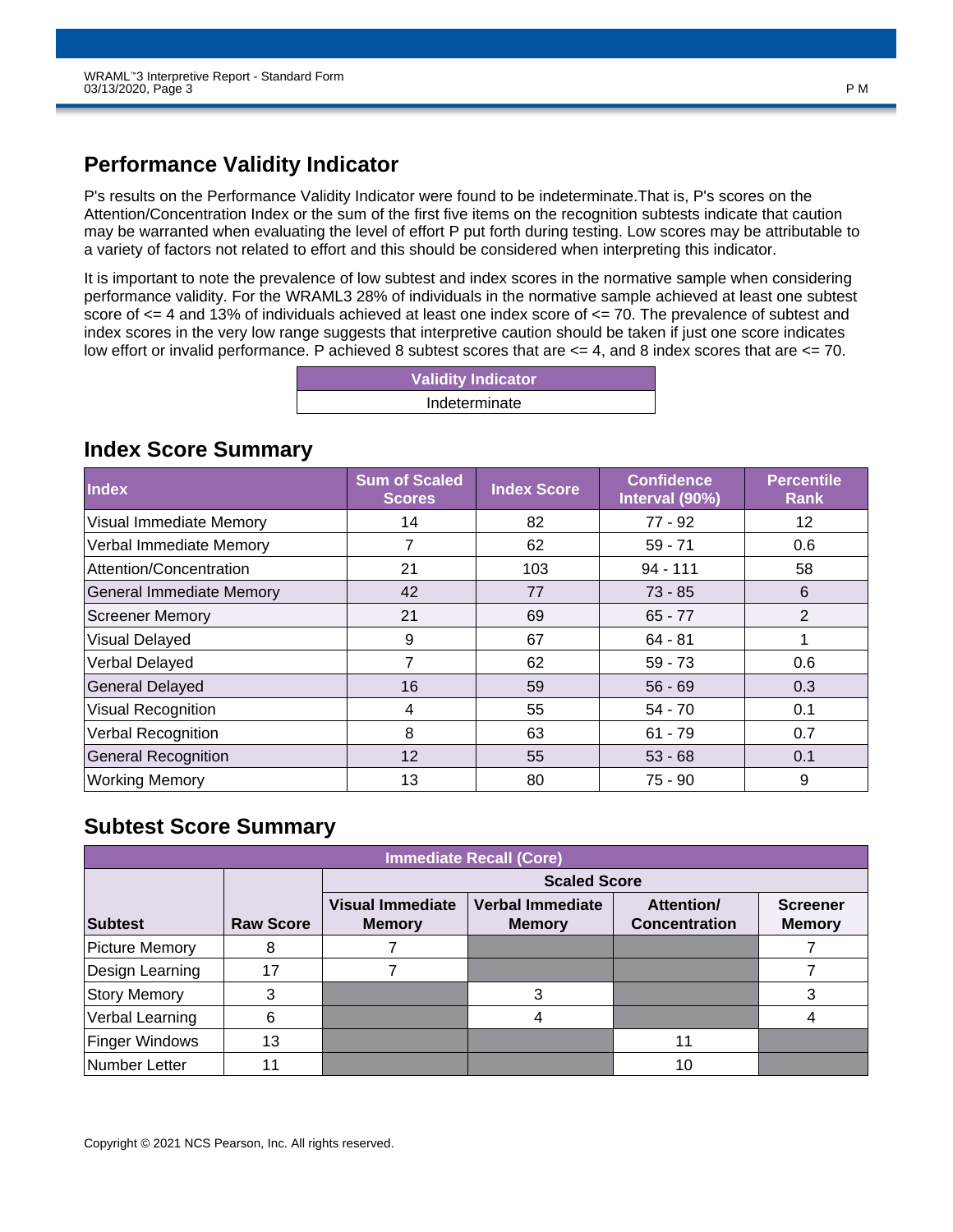| <b>Delayed Recall (Supplementary)</b> |                  |                       |                       |  |  |  |  |  |  |  |  |
|---------------------------------------|------------------|-----------------------|-----------------------|--|--|--|--|--|--|--|--|
| <b>Scaled Score</b>                   |                  |                       |                       |  |  |  |  |  |  |  |  |
| Subtest                               | <b>Raw Score</b> | <b>Visual Delayed</b> | <b>Verbal Delayed</b> |  |  |  |  |  |  |  |  |
| Picture Memory Delayed                |                  |                       |                       |  |  |  |  |  |  |  |  |
| Design Learning Delayed               |                  |                       |                       |  |  |  |  |  |  |  |  |
| <b>Story Memory Delayed</b>           |                  |                       |                       |  |  |  |  |  |  |  |  |
| Verbal Learning Delayed               |                  |                       |                       |  |  |  |  |  |  |  |  |

| <b>Recognition (Supplementary)</b> |                  |                           |                           |  |  |  |  |  |  |  |  |
|------------------------------------|------------------|---------------------------|---------------------------|--|--|--|--|--|--|--|--|
| <b>Scaled Score</b>                |                  |                           |                           |  |  |  |  |  |  |  |  |
| Subtest                            | <b>Raw Score</b> | <b>Visual Recognition</b> | <b>Verbal Recognition</b> |  |  |  |  |  |  |  |  |
| Picture Memory Recognition         |                  |                           |                           |  |  |  |  |  |  |  |  |
| Design Learning Recognition        | 5                |                           |                           |  |  |  |  |  |  |  |  |
| <b>Story Memory Recognition</b>    | 11               |                           |                           |  |  |  |  |  |  |  |  |
| Verbal Learning Recognition        | 11               |                           | 6                         |  |  |  |  |  |  |  |  |

| <b>Working Memory (Supplementary)</b> |                  |                     |  |  |  |  |  |  |  |  |
|---------------------------------------|------------------|---------------------|--|--|--|--|--|--|--|--|
| <b>Subtest</b>                        | <b>Raw Score</b> | <b>Scaled Score</b> |  |  |  |  |  |  |  |  |
| Visual Working Memory                 |                  |                     |  |  |  |  |  |  |  |  |
| Verbal Working Memory                 |                  |                     |  |  |  |  |  |  |  |  |

| <b>Additional Subtest (Supplementary)</b> |                  |                     |  |  |  |  |  |  |  |
|-------------------------------------------|------------------|---------------------|--|--|--|--|--|--|--|
| <b>Subtest</b>                            | <b>Raw Score</b> | <b>Scaled Score</b> |  |  |  |  |  |  |  |
| Sentence Memory                           | 18               |                     |  |  |  |  |  |  |  |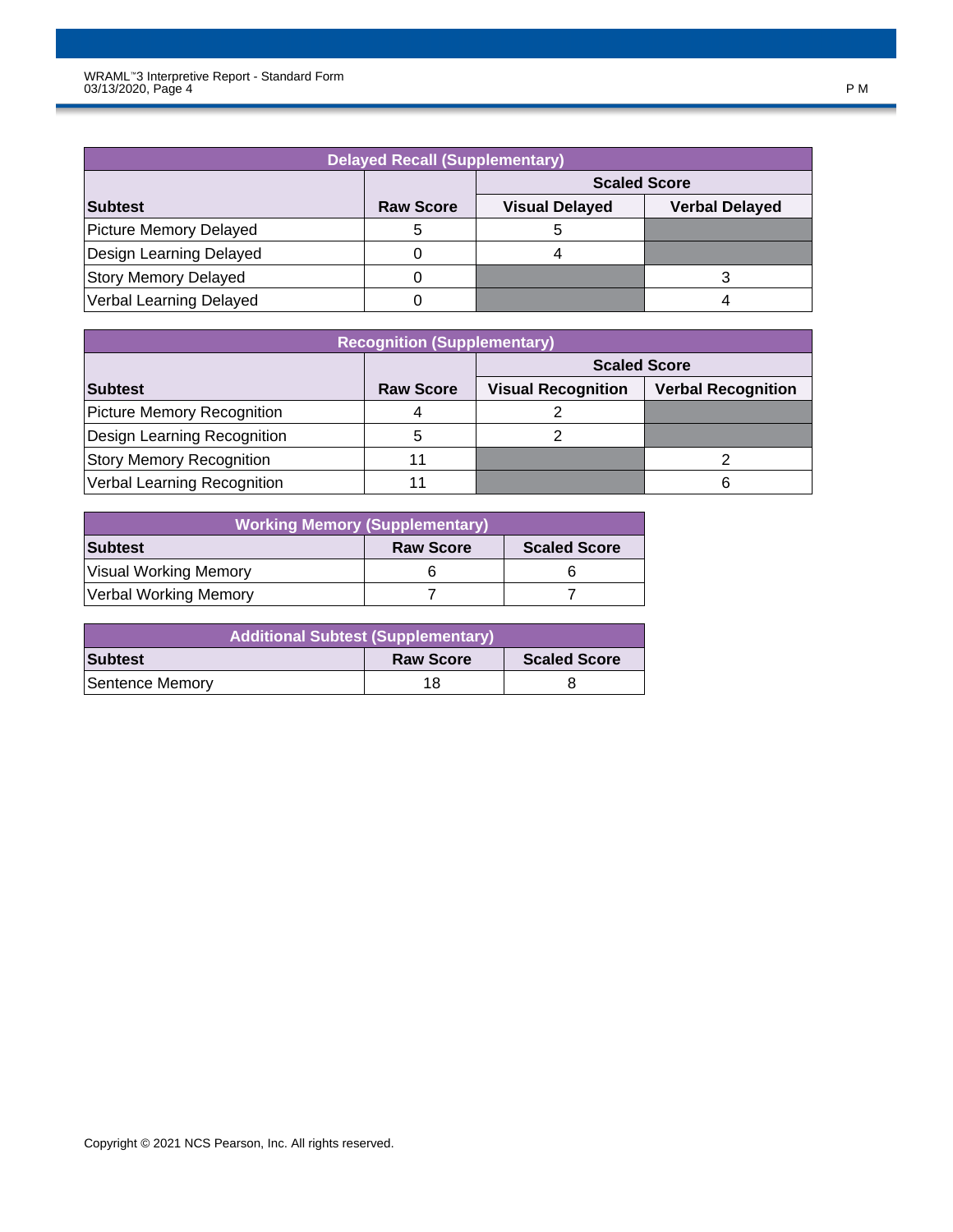# **Score Summary Profiles**

|                        | <b>WRAML3 SUBTESTS</b> |                                 |                            |              |                               |                          |                 |                           |                             |                 |                           |                             |                |                 |                       |                                 |                 |
|------------------------|------------------------|---------------------------------|----------------------------|--------------|-------------------------------|--------------------------|-----------------|---------------------------|-----------------------------|-----------------|---------------------------|-----------------------------|----------------|-----------------|-----------------------|---------------------------------|-----------------|
|                        |                        | <b>PICTURE</b><br><b>MEMORY</b> |                            |              | <b>STORY</b><br><b>MEMORY</b> |                          |                 | <b>DESIGN</b><br>LEARNING |                             |                 | <b>VERBAL</b><br>LEARNING |                             |                | ATTN./<br>CONC. |                       | <b>WORKING</b><br><b>MEMORY</b> | ADD'L           |
| <b>Scaled</b><br>Score | Picture Memory         | Picture Memory Delayed          | Picture Memory Recognition | Story Memory | Story Memory Delayed          | Story Memory Recognition | Design Learning | Design Learning Delayed   | Design Learning Recognition | Verbal Learning | Verbal Learning Delayed   | Verbal Learning Recognition | Finger Windows | Number Letter   | Visual Working Memory | Verbal Working Memory           | Sentence Memory |
| $19 -$                 |                        |                                 |                            |              |                               |                          |                 |                           |                             |                 |                           |                             |                |                 |                       |                                 |                 |
| $18 -$                 |                        |                                 |                            |              |                               |                          |                 |                           |                             |                 |                           |                             |                |                 |                       |                                 |                 |
| 17.                    |                        |                                 |                            |              |                               |                          |                 |                           |                             |                 |                           |                             |                |                 |                       |                                 |                 |
| $16 -$                 |                        |                                 |                            |              |                               |                          |                 |                           |                             |                 |                           |                             |                |                 |                       |                                 |                 |
| $15 -$                 |                        |                                 |                            |              |                               |                          |                 |                           |                             |                 |                           |                             |                |                 |                       |                                 |                 |
| 14.                    |                        |                                 |                            |              |                               |                          |                 |                           |                             |                 |                           |                             |                |                 |                       |                                 |                 |
| $13 -$                 |                        |                                 |                            |              |                               |                          |                 |                           |                             |                 |                           |                             |                |                 |                       |                                 |                 |
| 12                     |                        |                                 |                            |              |                               |                          |                 |                           |                             |                 |                           |                             |                |                 |                       |                                 |                 |
| 11.                    |                        |                                 |                            |              |                               |                          |                 |                           |                             |                 |                           |                             |                |                 |                       |                                 |                 |
| 10 <sup>1</sup>        |                        |                                 |                            |              |                               |                          |                 |                           |                             |                 |                           |                             |                |                 |                       |                                 |                 |
| $9$ $\cdot$<br>8       |                        |                                 |                            |              |                               |                          |                 |                           |                             |                 |                           |                             |                |                 |                       |                                 |                 |
| $\overline{7}$         |                        |                                 |                            |              |                               |                          |                 |                           |                             |                 |                           |                             |                |                 |                       |                                 |                 |
| 6                      |                        |                                 |                            |              |                               |                          |                 |                           |                             |                 |                           |                             |                |                 |                       |                                 |                 |
| $5 -$                  |                        |                                 |                            |              |                               |                          |                 |                           |                             |                 |                           |                             |                |                 |                       |                                 |                 |
| 4                      |                        |                                 |                            |              |                               |                          |                 |                           |                             |                 |                           |                             |                |                 |                       |                                 |                 |
| 3                      |                        |                                 |                            |              |                               |                          |                 |                           |                             |                 |                           |                             |                |                 |                       |                                 |                 |
| $\overline{2}$         |                        |                                 |                            |              |                               |                          |                 |                           |                             |                 |                           |                             |                |                 |                       |                                 |                 |
| 1                      |                        |                                 |                            |              |                               |                          |                 |                           |                             |                 |                           |                             |                |                 |                       |                                 |                 |

| <b>WRAML3 INDEXES</b> |                          |                 |                     |                         |                |                    |                         |                |                    |                         |                |
|-----------------------|--------------------------|-----------------|---------------------|-------------------------|----------------|--------------------|-------------------------|----------------|--------------------|-------------------------|----------------|
| Index<br>Score        | General Immediate Memory | General Delayed | General Recognition | Visual Immediate Memory | Visual Delayed | Visual Recognition | Verbal Immediate Memory | Verbal Delayed | Verbal Recognition | Attention/Concentration | Working Memory |
| 145                   |                          |                 |                     |                         |                |                    |                         |                |                    |                         |                |
| 140                   |                          |                 |                     |                         |                |                    |                         |                |                    |                         |                |
| 135                   |                          |                 |                     |                         |                |                    |                         |                |                    |                         |                |
| 130                   |                          |                 |                     |                         |                |                    |                         |                |                    |                         |                |
| 125                   |                          |                 |                     |                         |                |                    |                         |                |                    |                         |                |
| 120                   |                          |                 |                     |                         |                |                    |                         |                |                    |                         |                |
| 115                   |                          |                 |                     |                         |                |                    |                         |                |                    |                         |                |
| 110                   |                          |                 |                     |                         |                |                    |                         |                |                    |                         |                |
| 105                   |                          |                 |                     |                         |                |                    |                         |                |                    |                         |                |
| 100                   |                          |                 |                     |                         |                |                    |                         |                |                    |                         |                |
| 95                    |                          |                 |                     |                         |                |                    |                         |                |                    |                         |                |
| 90                    |                          |                 |                     |                         |                |                    |                         |                |                    |                         |                |
| 85                    |                          |                 |                     |                         |                |                    |                         |                |                    |                         |                |
| 80                    |                          |                 |                     |                         |                |                    |                         |                |                    |                         |                |
| 75                    |                          |                 |                     |                         |                |                    |                         |                |                    |                         |                |
| 70                    |                          |                 |                     |                         |                |                    |                         |                |                    |                         |                |
| 65                    |                          |                 |                     |                         |                |                    |                         |                |                    |                         |                |
| 60                    |                          |                 |                     |                         |                |                    |                         |                |                    |                         |                |
| 55                    |                          |                 |                     |                         |                |                    |                         |                |                    |                         |                |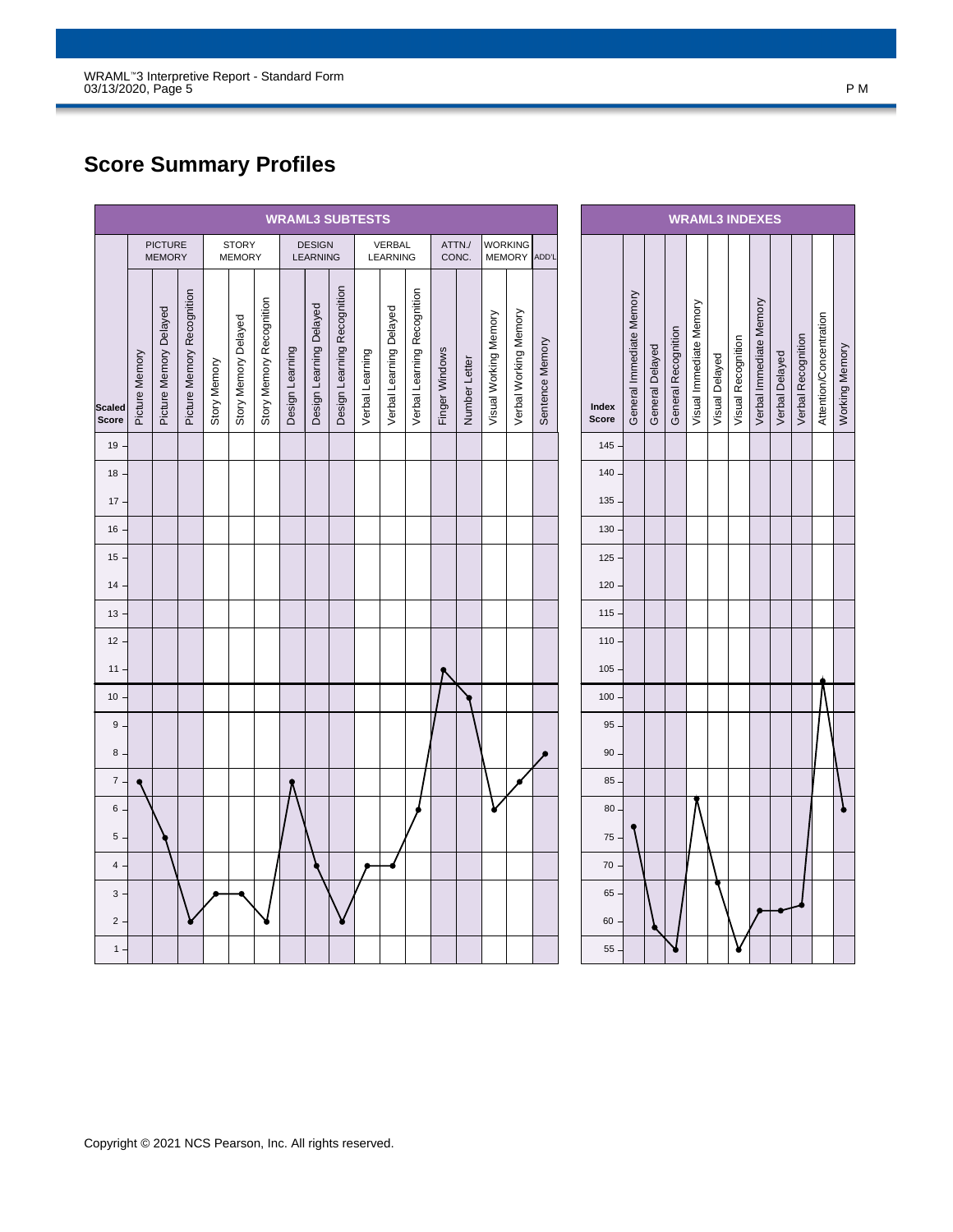# **Index Discrepancy Analyses**

| <b>Index Comparisons</b>                               | <b>Standard</b><br>Score 1 | <b>Standard</b><br><b>Score 2</b> | <b>Difference</b> | <b>Critical</b><br><b>Value (.10)</b> | <b>Significant</b> | <b>Base</b><br>Rate      |
|--------------------------------------------------------|----------------------------|-----------------------------------|-------------------|---------------------------------------|--------------------|--------------------------|
| Visual Immediate Memory vs.<br>Verbal Immediate Memory | 82                         | 62                                | 20                | 10.13                                 | Y                  | $\leq$ 10%               |
| Verbal Immediate Memory vs.<br>Attention/Concentration | 62                         | 103                               | $-41$             | 10.99                                 | Y                  | $\leq$ 2%                |
| Visual Immediate Memory vs.<br>Attention/Concentration | 82                         | 103                               | $-21$             | 12.29                                 | Y                  | $\leq$ 15%               |
| Visual Immediate Memory vs.<br>Visual Delayed**        | 82                         | 67                                | 15                | 12.05                                 | Y                  | $<=5\%$                  |
| Verbal Immediate Memory vs.<br>Verbal Delayed**        | 62                         | 62                                | $\Omega$          | 9.20                                  | N                  |                          |
| Visual Delayed vs.<br>Verbal Delayed                   | 67                         | 62                                | 5                 | 11.27                                 | N                  |                          |
| Visual Recognition vs.<br><b>Verbal Recognition</b>    | 55                         | 63                                | -8                | 11.80                                 | N                  | $\blacksquare$           |
| Attention/Concentration vs.<br><b>Working Memory</b>   | 103                        | 80                                | 23                | 10.99                                 | Y                  | $<=5\%$                  |
| General Immediate Memory vs.<br><b>General Delayed</b> | 77                         | 59                                | 18                | 8.52                                  | Y                  | $\leq$ 2%                |
| General Delayed vs.<br><b>General Recognition</b>      | 59                         | 55                                | 4                 | 9.21                                  | N                  | $\overline{\phantom{0}}$ |
| Screener Memory vs.<br><b>Working Memory</b>           | 69                         | 80                                | $-11$             | 8.51                                  | Y                  | $<=25%$                  |
| Screener Memory vs.<br>Attention/Concentration         | 69                         | 103                               | $-34$             | 10.99                                 | Y                  | $\leq$ 2%                |
| Screener Memory vs.<br><b>General Delayed</b>          | 69                         | 59                                | 10                | 8.87                                  | Y                  | $\leq$ 10%               |

\*\*Information about these analyses can be found in the WRAML3 Technical Report, July 2021.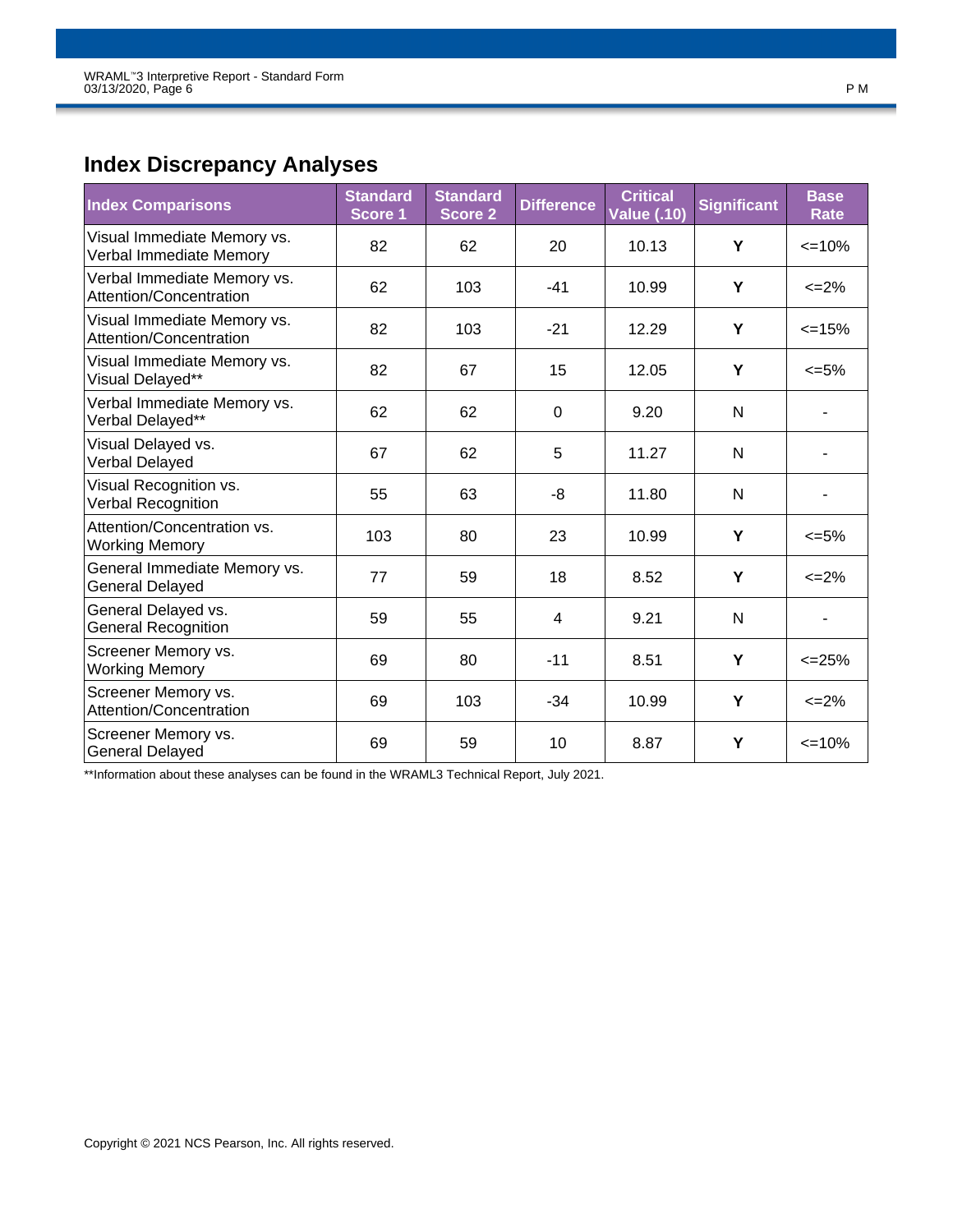| <b>Subtest Comparisons</b>                                    | <b>Scaled</b><br>Score 1 | <b>Scaled</b><br><b>Score 2</b> | <b>Difference</b> | <b>Critical</b><br><b>Value (.10)</b> | <b>Significant</b> | <b>Base</b><br>Rate |
|---------------------------------------------------------------|--------------------------|---------------------------------|-------------------|---------------------------------------|--------------------|---------------------|
| Picture Memory vs.<br>Design Learning                         | 7                        | 7                               | 0                 | 3.04                                  | N                  |                     |
| Story Memory vs.<br>Verbal Learning                           | 3                        | $\overline{4}$                  | $-1$              | 2.03                                  | N                  |                     |
| Finger Windows vs.<br>Number Letter                           | 11                       | 10                              |                   | 3.11                                  | N                  |                     |
| Picture Memory Delayed vs.<br>Design Learning Delayed         | 5                        | $\overline{4}$                  |                   | 3.23                                  | N                  |                     |
| Story Memory Delayed vs.<br>Verbal Learning Delayed           | 3                        | $\overline{4}$                  | $-1$              | 2.51                                  | N                  |                     |
| Picture Memory Recognition vs.<br>Design Learning Recognition | $\overline{2}$           | 2                               | $\Omega$          | 2.83                                  | N                  |                     |
| Story Memory Recognition vs.<br>Verbal Learning Recognition   | 2                        | 6                               | -4                | 2.99                                  | Υ                  | $\leq$ 10%          |
| Visual Working Memory vs.<br><b>Verbal Working Memory</b>     | 6                        | 7                               | $-1$              | 2.25                                  | N                  |                     |

# **Subtest Discrepancy Analyses**

# **Index, Subtest, and Process Score Interpretations**

### **General Immediate Memory Index**

The General Immediate Memory Index is an estimate of overall immediate recall, measured across a wide range of tasks. The General Immediate Memory Index is derived from the scores earned on the Verbal Immediate Memory Index, the Visual Immediate Memory Index, and the Attention/Concentration Index.

Performance between two or more of the indexes comprising the General Immediate Memory Index was found to be inconsistent (indicated by a statistically significant difference and a very low base rate). Suggesting that the use of the General Immediate Memory Index as an estimate of overall memory abilities may be questionable so interpret with extreme caution. In this case, P's Verbal Immediate Memory Index vs. Attention/Concentration Index scores were significantly discrepant. In general, the wider the discrepancy the more significant the difference between scores, clinical implications for these results are discussed in the Index Discrepancy Analyses section of this report. A more meaningful analysis may lie in examining the contributing index scores and the subtest scores for hypotheses as to P's relative strengths and weaknesses across memory demands.

It is important to note that although much of P's performance is below age expectations, the variability of the underlying index scores suggests that interpreting the General Immediate Memory Index alone may hide the impact of a low index score. Both the overall index score and discrepancies may have a significant impact on interpretations of everyday memory functioning.

P earned a standard score of 77 on this index, which is in the very low score range. P's overall performance suggests that new learning and immediate recall is considerably lower than same-age peers. This level of weakness will likely be evident in academic, work, and home settings.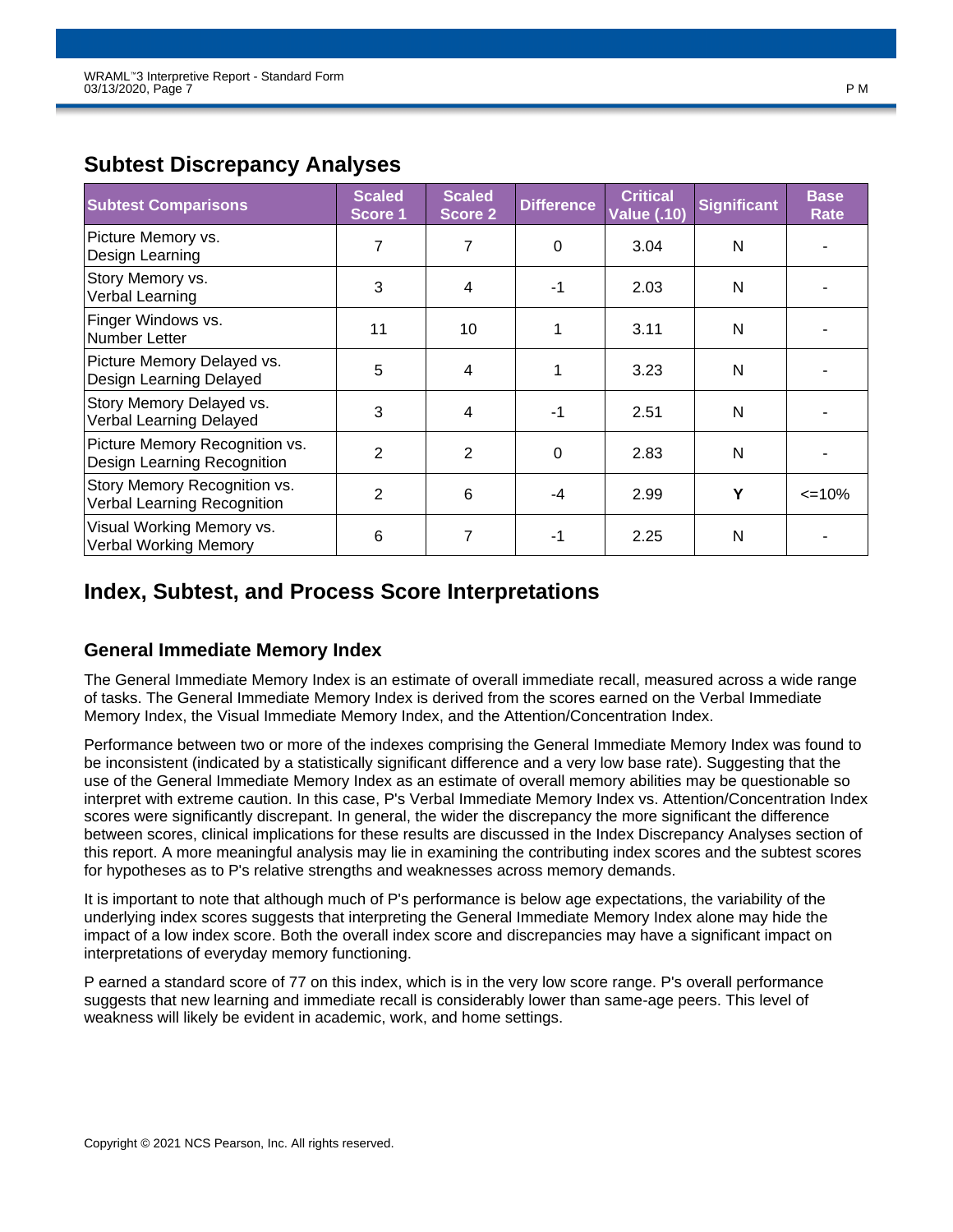### **Visual Immediate Memory Index**

The Visual Immediate Memory Index is an estimate of how well P can learn and recall both meaningful and minimally-related rote visual information. The Visual Immediate Memory Index is derived from the scaled scores earned on Picture Memory and Design Learning.

Performance between the two subtests comprising the Visual Immediate Memory Index was found to be consistent (indicated by a statistically nonsignificant difference and a high base rate). Suggesting that this index may be considered a reasonable estimate of visual immediate recall abilities.

P earned a standard score of 82 on this index, which is in the low average score range. P's low average performance on the Visual Immediate Memory Index suggests visual learning and immediate recall at levels somewhat lower than same-age peers, and this may be noticeable with everyday visual memory demands found in academic, work, and home settings.

### **Picture Memory**

The Picture Memory subtest measures immediate recall of contextual visual information. P earned a scaled score of 7 on this subtest, which is in the low average score range. It is important to examine the Commission Errors score along with the scaled score for this subtest.

Given this level of performance, P is likely to remember meaningful visual information at a level somewhat lower than same-age peers, and this may be evident for everyday tasks such as recalling the content of pictures on a prior page or a computer screen. Comparing Picture Memory performance with Design Learning and Finger Windows performance may yield hypotheses as to P's recall of meaningful versus nonmeaningful visual information.

#### **Process Scores - Picture Memory**

|                          | <b>Raw Score</b> | Mean (SD)        | <b>Base Rate</b> |
|--------------------------|------------------|------------------|------------------|
| <b>Commission Errors</b> |                  | 3.2 (2.6)<br>ے.ت | $<=5\%$          |

### **Commission Errors**

The Commission Errors score provides a measure of disinhibited responding or random responding. Because the Picture Memory subtest does not penalize examinees for errors, overresponding can inflate the Picture Memory score.

P made a total of 7 commission error(s), which is very high compared to same-age peers and warrants caution when interpreting the Picture Memory score, because it is likely inflated due to excessive guessing or impulsive responding.

### **Design Learning**

The Design Learning subtest provides an estimate of how well P can learn and recall abstract visual information. P earned a scaled score of 7 on this subtest, which is in the low average score range.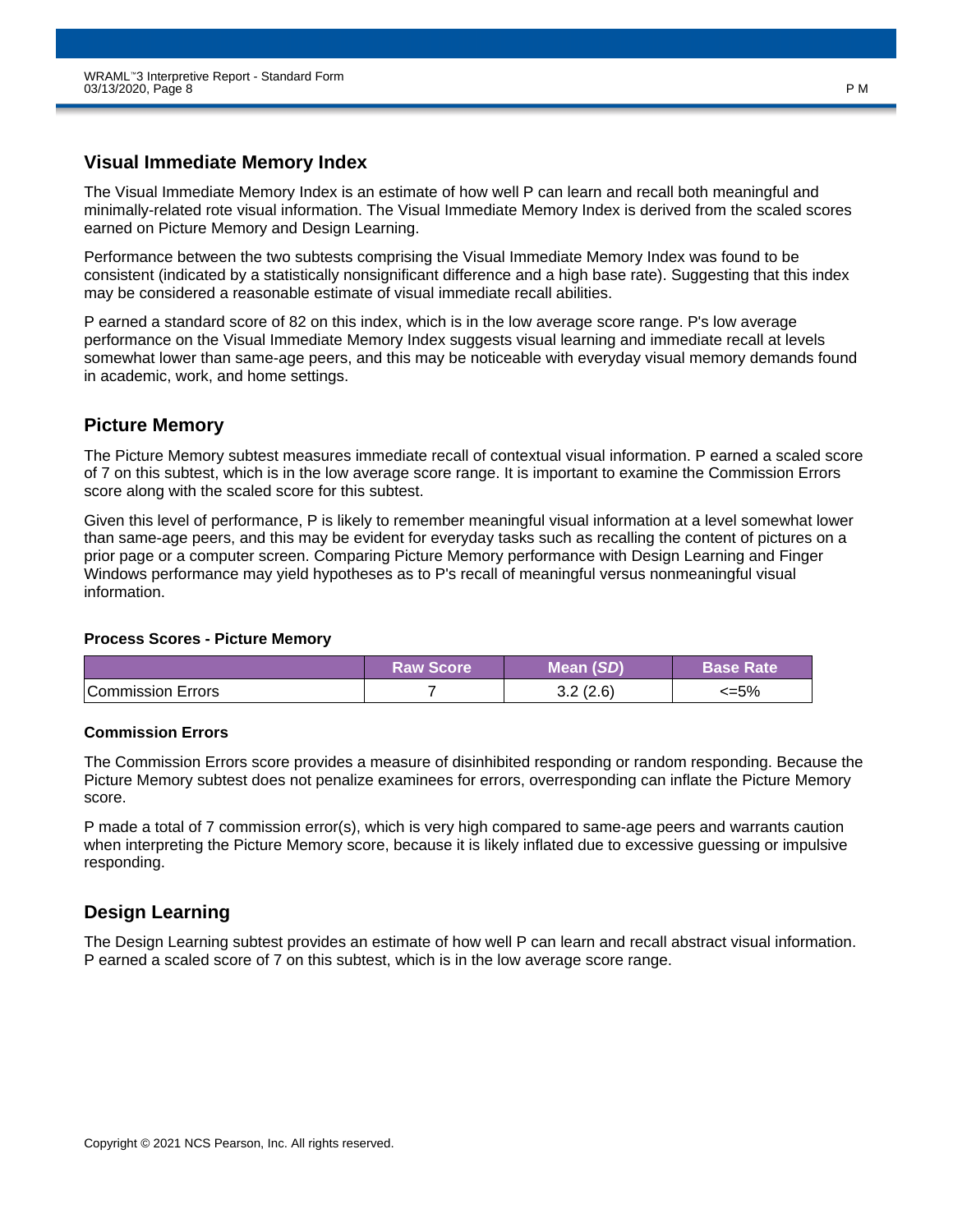Given this level of performance, P is expected to learn and remember new, abstract visual information somewhat less well than same-age peers. This may be noticeable when P performs everyday tasks with visual memory demands, such as accurately copying a diagram from a computer screen or white board, relocating a room just visited in a new building, or reproducing the letter sequence of a newly-learned phonetically-irregular word. When interpreting this level of weakness, consider other possible contributors in addition to visual memory deficits, such as poor visual acuity, spatial skill deficits, fine-motor impairment, and inefficient executive functioning. High anxiety may also play a role, especially on Trials 1 and 2.

#### **Process Scores - Design Learning**

|                                    | <b>Raw Score</b> | Mean (SD)   | <b>Base Rate</b> |
|------------------------------------|------------------|-------------|------------------|
| Trial 1                            | 3                | 10.3(6.0)   | $\leq$ 15%       |
| Trial 2                            | 6                | 15.9(9.0)   | $\leq$ 15%       |
| Trial 3                            | 3                | 22.7(12.3)  | $\epsilon = 5\%$ |
| Trial 4                            | 5                | 27.5(15.5)  | $\leq 5\%$       |
| Delayed                            | 0                | 25.1(15.6)  | $\epsilon = 5\%$ |
| Learning Slope (Trial 4 - Trial 1) | 2                | 17.2(12.5)  | $\leq$ 15%       |
| <b>Upper Left Quadrant</b>         | 3                | 19.2 (13.4) | $\leq$ 15%       |
| <b>Upper Right Quadrant</b>        | 0                | 10.1(9.5)   | $\leq$ 15%       |
| Lower Left Quadrant                | 0                | 16.2 (13.2) | $\leq$ 15%       |
| Lower Right Quadrant               | 14               | 18.0 (11.3) |                  |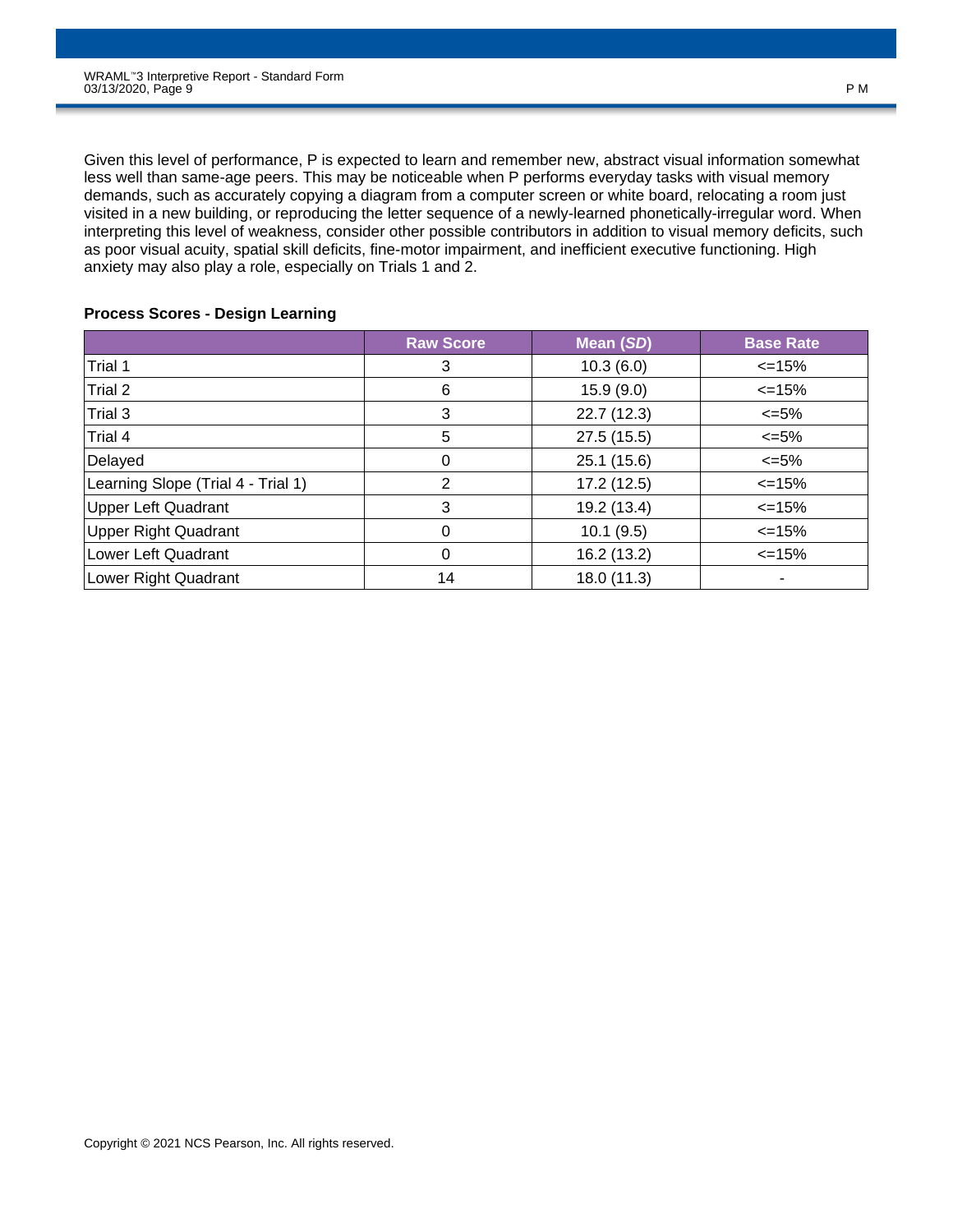

### **Quadrant Analysis**

P's Design Learning performance is also reported by each quadrant. These data can be used to determine if P performed noticeably better within one or more quadrants of the card. This information may be useful in identifying phenomena such as a visual field cut or neglect, as well as inefficient visual scanning and visual search strategies.

#### **Learning Slope Analysis**

This score is the difference between Trials 1 and 4 of Design Learning, and provides a quick estimate of P's rate of learning.

The interpretation of the Learning Slope Analysis is highly contingent on the individual's trial scores; consult the Learning Grid for the pattern of P's performance. This score difference suggests that P's pace of learning over the four Design Learning trials was less efficient than expected and likely has clinical relevance.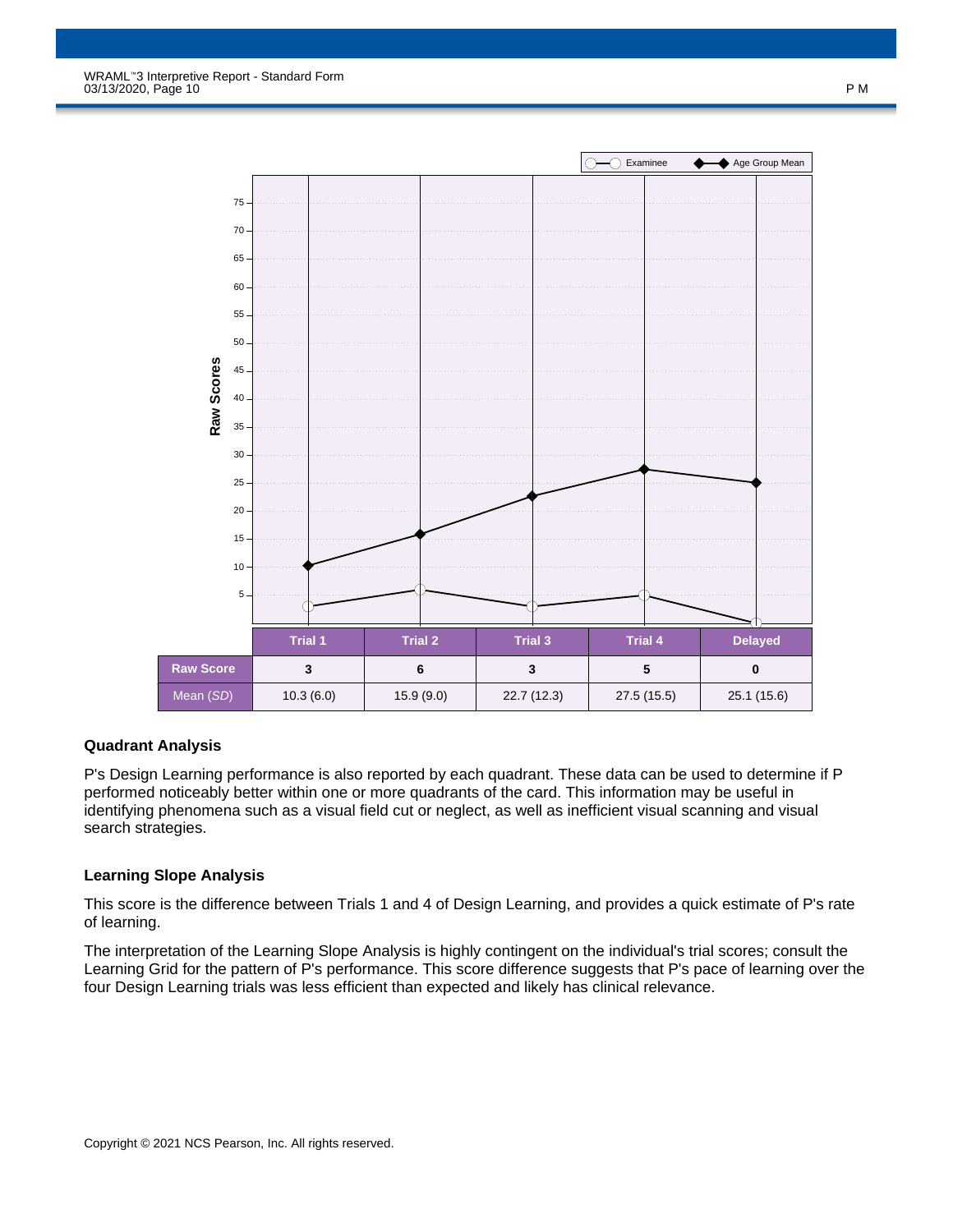### **Learning Grid**

The Design Learning trial scores can be used to create a learning curve that compares P's performance across trials to same-age peers. A curve that is consistently above or below same-age peers indicates learning of new visual information better or worse, respectively, than same-age peers. A relatively flat curve suggests difficulties learning despite repeated review. Conversely, a curve that starts out lower but then "catches up" with same-age peers suggests that P may struggle with initial learning but improves with repeated exposures. Variable performance over trials may suggests some degree of attentional dysregulation, difficulties with executive function, or an irregular visual encoding system.

### **Verbal Immediate Memory Index**

The Verbal Immediate Memory Index is an estimate of how well P can learn and recall both contextually-meaningful and relatively less-meaningful verbal information. The Verbal Immediate Memory Index is derived from the scaled scores earned on Story Memory and Verbal Learning.

Performance between the two subtests comprising the Verbal Immediate Memory Index was found to be consistent (indicated by a statistically nonsignificant difference and a high base rate). Suggesting that the Verbal Immediate Memory Index may be considered a reasonable estimate of verbal memory abilities.

P earned a standard score of 62 on this index, which is in the extremely low score range. Examinees performing within the extremely low range are expected to learn and remember verbal information at levels markedly lower than same-age peers. This will likely be evident with everyday immediate verbal memory demands found in academic, work, and home settings.

Beyond verbal memory weakness, consider other influences that could contribute to P's lower performance, such as attention, language organization, motivation, intellectual, and peripheral hearing weaknesses.

### **Story Memory**

The Story Memory subtest assesses immediate recall of extended, meaningful verbal content. P earned a scaled score of 3 on this subtest, which is within the extremely low score range.

This level of immediate recall for contextualized information is markedly lower than that of same-age peers. This suggests that P will have some weakness with short-term recall of narrative tasks like remembering the content of conversation or news on the radio. In addition to memory weakness, also consider other possible contributing factors such as deficits in attention, receptive/expressive language, hearing, intellectual weakness, and aspects of executive functioning when formulating an interpretation of P's scores.

### **Process Scores - Story Memory**

|          | <b>Raw Score</b> | <b>Scaled Score</b> |
|----------|------------------|---------------------|
| Story C  |                  |                     |
| Story D  |                  |                     |
| Verbatim |                  |                     |
| Gist     |                  |                     |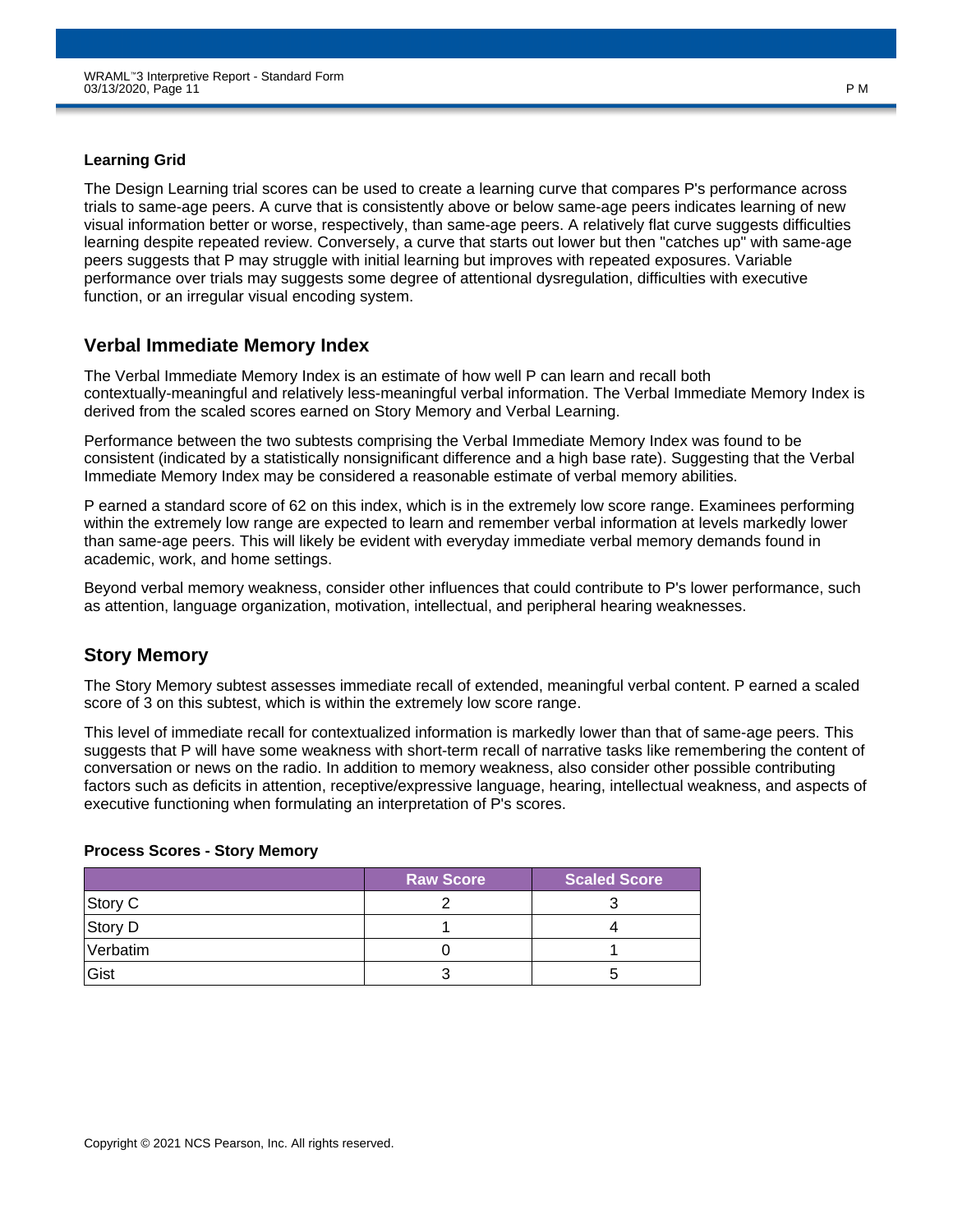#### **Process Scores - Individual Story Comparison**

|                     | <b>Scaled</b><br>Score 1 | <b>Scaled</b><br>Score 2 | Difference | <b>Critical</b><br><b>Value (.10)</b> | Significant Base Rate |  |
|---------------------|--------------------------|--------------------------|------------|---------------------------------------|-----------------------|--|
| Story C vs. Story D |                          |                          |            | 2.60                                  | N                     |  |

### **Story C vs. Story D Comparison**

Scaled scores are provided for each of the two stories administered for the subtest, which allows examination of consistency of narrative recall.

The performance between the stories is consistent, so the Story Memory subtest may be considered an appropriate estimate of P's immediate recall of contextual verbal material.

#### **Verbatim and Gist Scores**

Performance on Story Memory is, in part, related to recalling both specific details (verbatim) and details tending to preserve meaning (gist) of the stories presented. Individuals who achieve roughly equivalent Verbatim and Gist scores demonstrate comparable recall of both details and contextual meaning of an extended verbal narrative. Individuals who recall more verbatim than gist details may experience certain learning disorders such as language processing, developmental, and autistic spectrum disorders, as well as neurological conditions such as head injury. It is important to integrate assessment findings with clinical presentation. Individuals who recall more gist than verbatim details may experience attention and/or language-based learning weaknesses. This may have implication for such activities as recalling important details from a news show or recalling recipes from a book. When forming interpretations, note that these scores are less sensitive among very young and very old examinees.

### **Verbal Learning**

The Verbal Learning subtest provides an estimate of how well P can learn relatively unrelated verbal information across multiple exposures. P earned a scaled score of 4 on this subtest, which is in the very low score range.

Given this level of performance, P is expected to learn and remember relatively unrelated verbal information noticeably less well than same-age peers. This may be evident when P performs everyday verbal memory tasks, such as remembering the ingredients to gather for a recipe after having them read aloud (adult), or remembering components of a dictated homework assignment (youth).

When interpreting this level of performance, consider other possible contributors in addition to immediate verbal memory deficits, such as poor hearing, poor rote memory, language deficits, inattention, high anxiety, aspects of executive dysfunction, intellectual weakness, fatigue, and low motivation.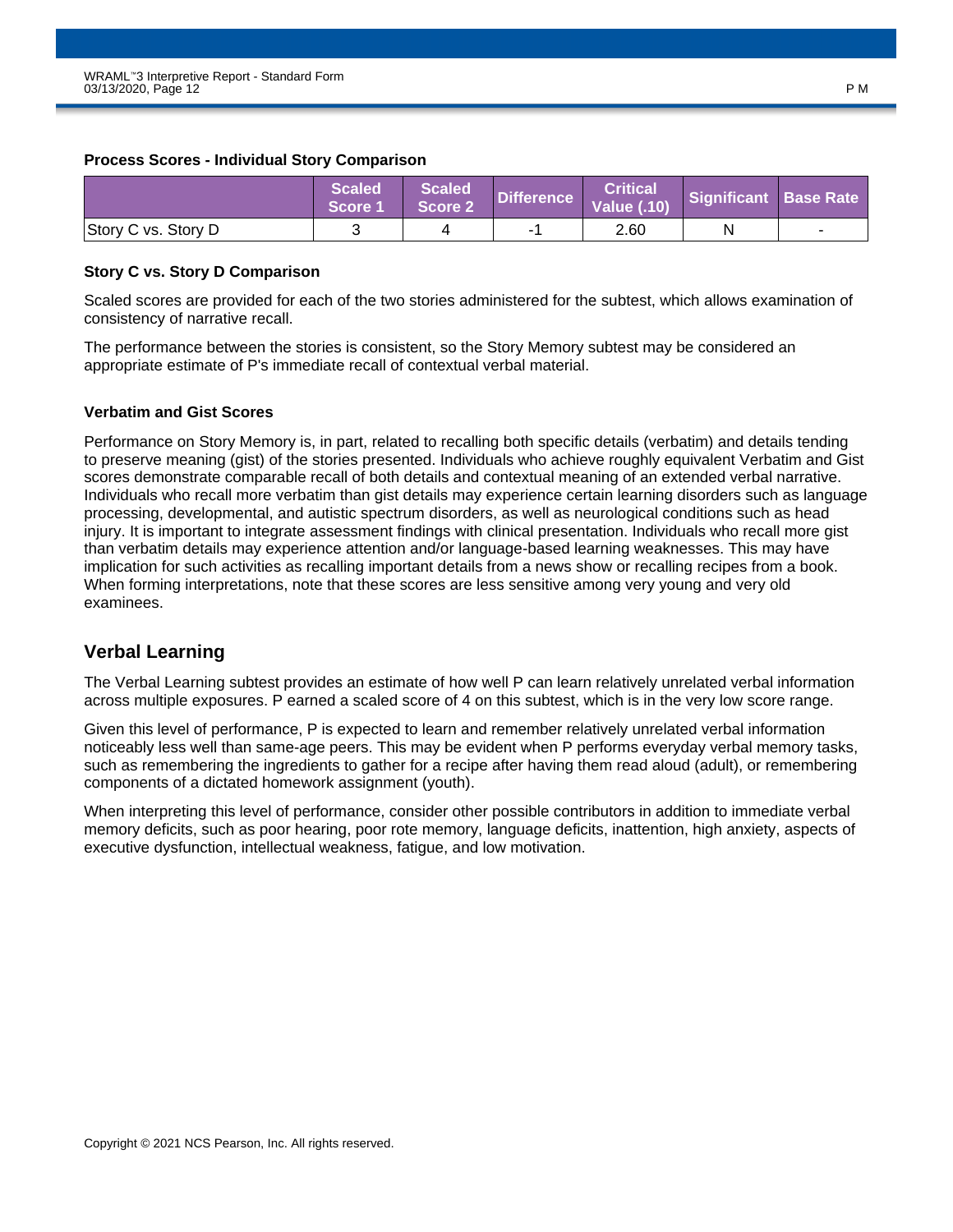### **Process Scores - Verbal Learning**

|                                    | <b>Raw Score</b> | Mean (SD)   | <b>Base Rate</b> |
|------------------------------------|------------------|-------------|------------------|
| Trial 1                            |                  | 4.2(1.3)    | $<=5\%$          |
| Trial 2                            | 2                | 6.1(2.2)    | $\leq 5\%$       |
| Trial 3                            | $\overline{2}$   | 7.4(2.6)    | $<=5\%$          |
| Trial 4                            |                  | 8.3(2.7)    | $\leq 5\%$       |
| Delayed                            | 0                | 5.9(2.8)    | $\leq 5\%$       |
| Learning Slope (Trial 4 - Trial 1) | 0                | 4.2(2.3)    | $<=5\%$          |
| Intrusions                         | 6                | 1.8(2.5)    | $\leq$ 15%       |
| <b>Repetitions</b>                 |                  | 2.1(3.9)    | ۰                |
| Primacy                            | 50               | 29.8 (11.5) |                  |
| Recency                            | 33               | 32.7(12.7)  | ۰                |

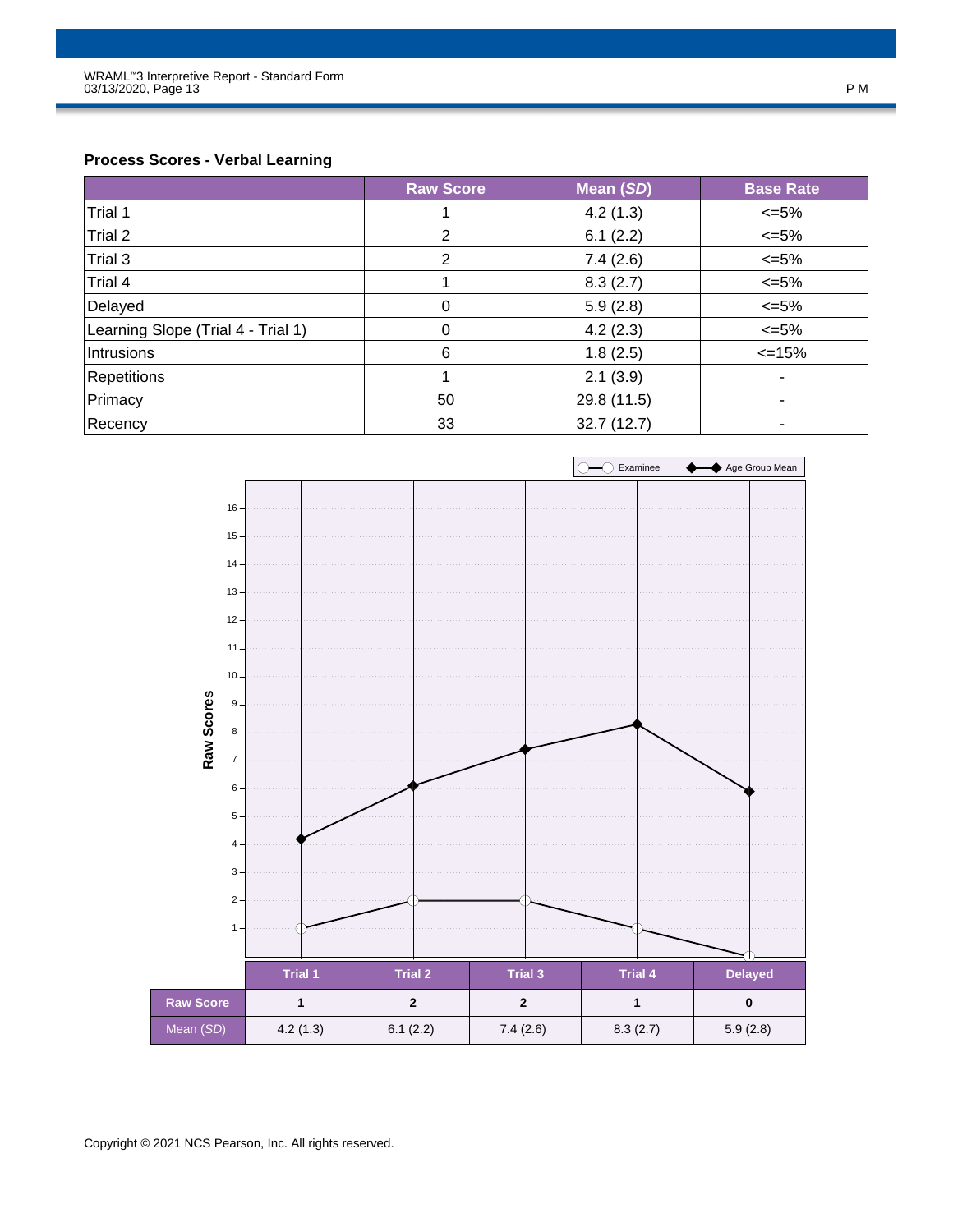#### **Intrusions**

In the process of recalling words recited by the examiner, sometimes the examinee mistakenly says words that are not on the list. These are intrusions.

P demonstrated a significant number of intrusions compared to same-age peers. Intrusions may occur for a variety of reasons including difficulties with self-monitoring, perseverative thinking, or disorganized thinking. Qualitative examination of the intrusions may be helpful, including noting the presence of intrusions across all trials or just the first two, and whether the intrusions were semantically or phonetically related to recited words.

#### **Repetitions**

In the process of recalling words recited by the examiner, sometimes the examinee repeats words already said within a trial. These are repetitions.

P demonstrated a significant number of repetitions compared to same-age peers. Repetitions may occur for a variety of reasons including difficulties with self-monitoring, perseverative thinking, or disorganized thinking. Qualitative examination of the repetitions may be helpful, including noting the presence of consistent repetitions across several trials, subjective recognition that a word may have been repeated, or the presence of repeated intrusions.

### **Primacy**

When presented with a list of words, individuals generally remember the words from the beginning and end of the list better than words from the middle of the list. Primacy is the percentage of words recalled from the beginning of the list across all four trials, controlling for the total number of remembered words.

The percentage of words recalled by P from the beginning of the word list was within normal limits and is not of clinical concern.

### **Recency**

Recency is the percentage of words recalled from the end of the list across all four trials controlling for the total number of remembered words.

The percentage of words recalled by P from the end of the word list was within normal limits and is not of clinical concern.

### **Learning Slope Analysis**

This score is defined as the difference between Trials 1 and 4 of Verbal Learning, and provides a quick estimate of P's rate of verbal learning.

The interpretation of the Learning Slope Analysis is highly contingent on the individual's trial scores; consult the Learning Grid for the pattern of P's performance. This score difference suggests that P's pace of learning over the four Verbal Learning trials was less efficient than expected and likely has clinical relevance.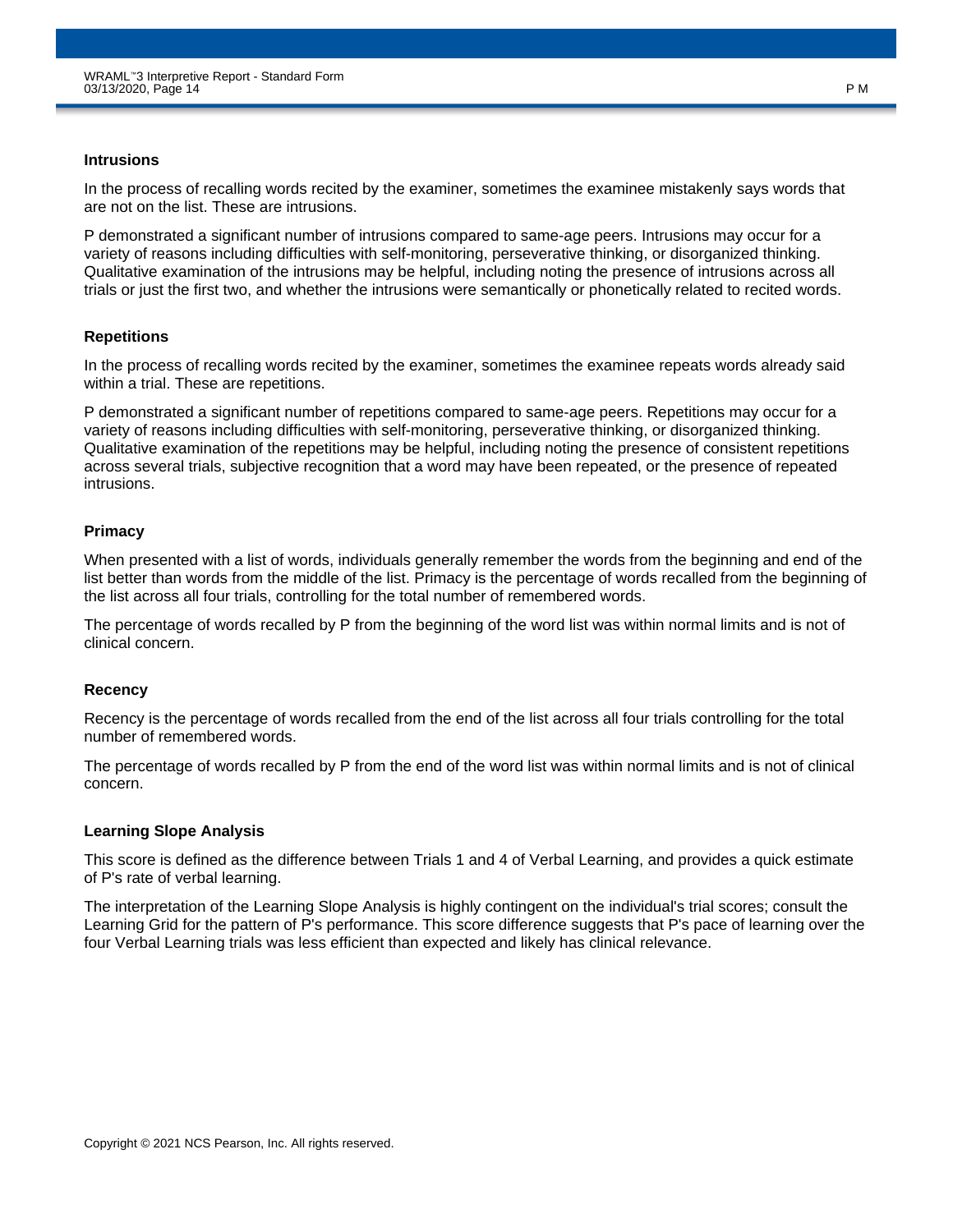### **Learning Grid**

Verbal Learning trial scores create a learning curve that can be compared to the performance of P's same-age peers. A curve that is consistently above or below same-age peers indicates learning of new verbal information better or worse, respectively, than same-age peers. A relatively flat curve may suggest P has difficulties learning despite repeated exposure. Conversely, a curve that starts out lower but then "catches up" with same-age peers, suggests that P has difficulties with initial learning but improves with repeated exposures. A variable performance over trials may suggest P has some degree of attentional dysregulation or difficulties with executive functioning. Such patterns have implications for recommendations related to review strategies.

### **Attention/Concentration Index**

The Attention/Concentration Index provides an estimate of how well P can learn and recall attentionally-demanding, relatively rote, sequential information. Both auditory and visual information are sampled. The Attention/Concentration Index is derived from the scaled scores earned on Finger Windows and Number Letter.

Performance between the two subtests comprising the Attention/Concentration Index was found to be consistent (indicated by a statistically nonsignificant difference and a high base rate). Suggesting that this index is a reasonable estimate of rote, sequential memory and sustained concentration over brief intervals.

P earned a standard score of 103 on this index, which is in the average score range. An Attention/Concentration Index score within the average range suggests P has age-expected abilities for processing and recalling rote information across verbal and visual sensory modalities. Such skills will likely be evident in academic, work, and home settings.

### **Finger Windows**

The Finger Windows subtest measures rote, sequential, immediate recall of visual-spatial information. P earned a scaled score of 11 on this subtest, which is in the average score range.

Given this level of performance, P is expected to learn and remember sequences of rote visual information at levels comparable to same-age peers. This may relate to tasks such as the ability to scan one or more measures of music and accurately remember the sequence of notes, remembering the inter-related part of a blueprint or plans recently displayed, and view a map before leaving to find an unfamiliar, nearby location and not get lost.

### **Number Letter**

The Number Letter subtest measures rote, sequential, immediate recall of auditory symbolic information. P earned a scaled score of 10 on this subtest, which is in the average score range.

Given this level of performance, P is expected to learn and remember sequences of rote auditory information at levels comparable same-age peers. For everyday tasks, this may relate to the ability to recall sport scores, phone numbers, or zip codes immediately after hearing them.

### **Sentence Memory**

The Sentence Memory subtest evaluates immediate recall of limited amounts of meaningful verbal information. P earned a scaled score of 8 on this subtest, which is in the average score range.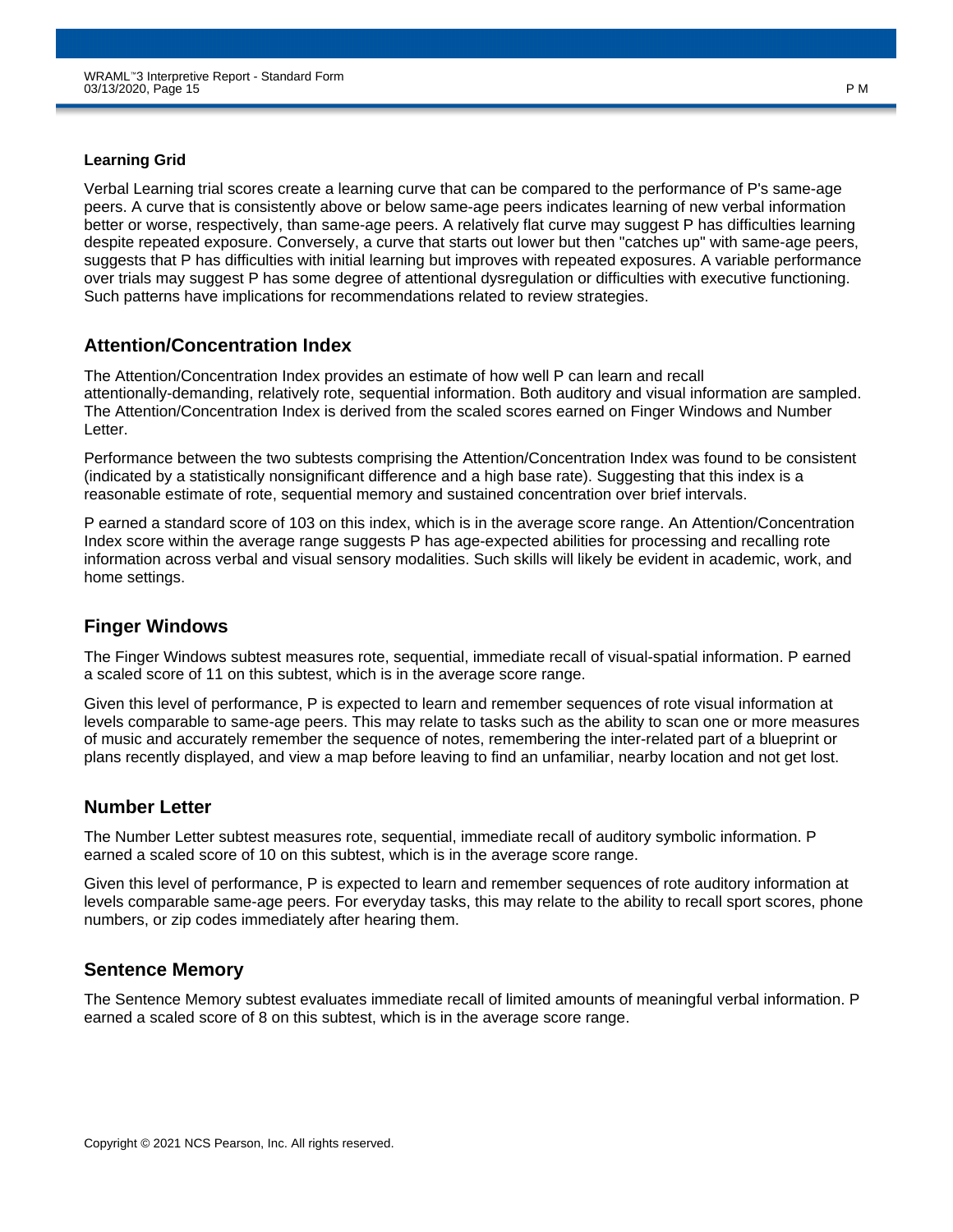Given this level of performance, P is expected to perform as well as same-age peers when remembering the content of a spoken sentence, such as being able to follow a brief set of oral directions, and accurately relate a brief message. While this subtest is useful on its own, it may also be of diagnostic value when compared to Story Memory (containing lengthier meaningful verbal content) and Number Letter (requiring little meaningful verbal content).

### **Immediate/Delayed Recall Comparisons**

| <b>Subtest Comparisons</b>                      | <b>Scaled</b><br>Score 1 | <b>Scaled</b><br>Score 2 | <b>Difference</b> | <b>Critical</b><br><b>Value (.10)</b> | <b>Significant</b> | <b>Base</b><br>Rate |
|-------------------------------------------------|--------------------------|--------------------------|-------------------|---------------------------------------|--------------------|---------------------|
| Picture Memory vs.<br>Picture Memory Delayed    |                          | 5                        | 2                 | 3.69                                  | N                  |                     |
| Design Learning vs.<br>Design Learning Delayed  |                          | 4                        | 3                 | 2.46                                  | v                  | <=5%                |
| Story Memory vs.<br><b>Story Memory Delayed</b> | 3                        | 3                        |                   | 1.90                                  | N                  |                     |
| Verbal Learning vs.<br>Verbal Learning Delayed  | 4                        | 4                        |                   | 2.61                                  | N                  |                     |

*Note.* Scaled scores for Verbal Learning Delayed and Design Learning Delayed may be restricted due to the skewed distributions of the raw scores for these subtests. Interpret significant discrepancies with Verbal Learning Delayed and Design Learning Delayed scores in the high average and above ranges with caution.

### **General Delayed Index**

The General Delayed Index is an estimate of longer-term storage of the information P learned on the four immediate memory subtests (i.e., Picture Memory, Story Memory, Design Learning, and Verbal Learning) and is derived from the scores earned on the Visual Delayed and Verbal Delayed Indexes.

The Visual Delayed and Verbal Delayed Indexes were consistent (indicated by a statistically nonsignificant difference and a high base rate). Suggesting that the General Delayed Index may be considered a reasonable estimate of overall delayed recall abilities. However, as the General Delayed Index is a composite index, it is also important to evaluate its contributing index and subtest scores for consistency when forming hypotheses as to P's longer-term memory strengths and weaknesses.

P earned a standard score of 59 on this index, which is in the extremely low score range. Examinees earning a General Delayed Index score within the extremely low range typically demonstrate markedly weaker ability to retain visual and verbal information over time when compared to same-age peers. This corresponds to a very limited capacity to transfer information from short-term to long-term memory or retrieve it efficiently on demand. This level of weakness will likely be very evident in academic, work, and home settings.

## **Visual Delayed Index**

The Visual Delayed Index is an estimate of how well P can retain and retrieve both meaningful and minimally-related visual information after a 20-30 minute delay. The Visual Delayed Index is derived from the subtest scaled scores of Picture Memory Delayed and Design Learning Delayed.

Performance between the two subtests comprising the Visual Delayed Index was found to be consistent (indicated by a statistically nonsignificant difference and a high base rate). Suggesting that this index may be considered a reasonable estimate of P's visual delayed recall abilities.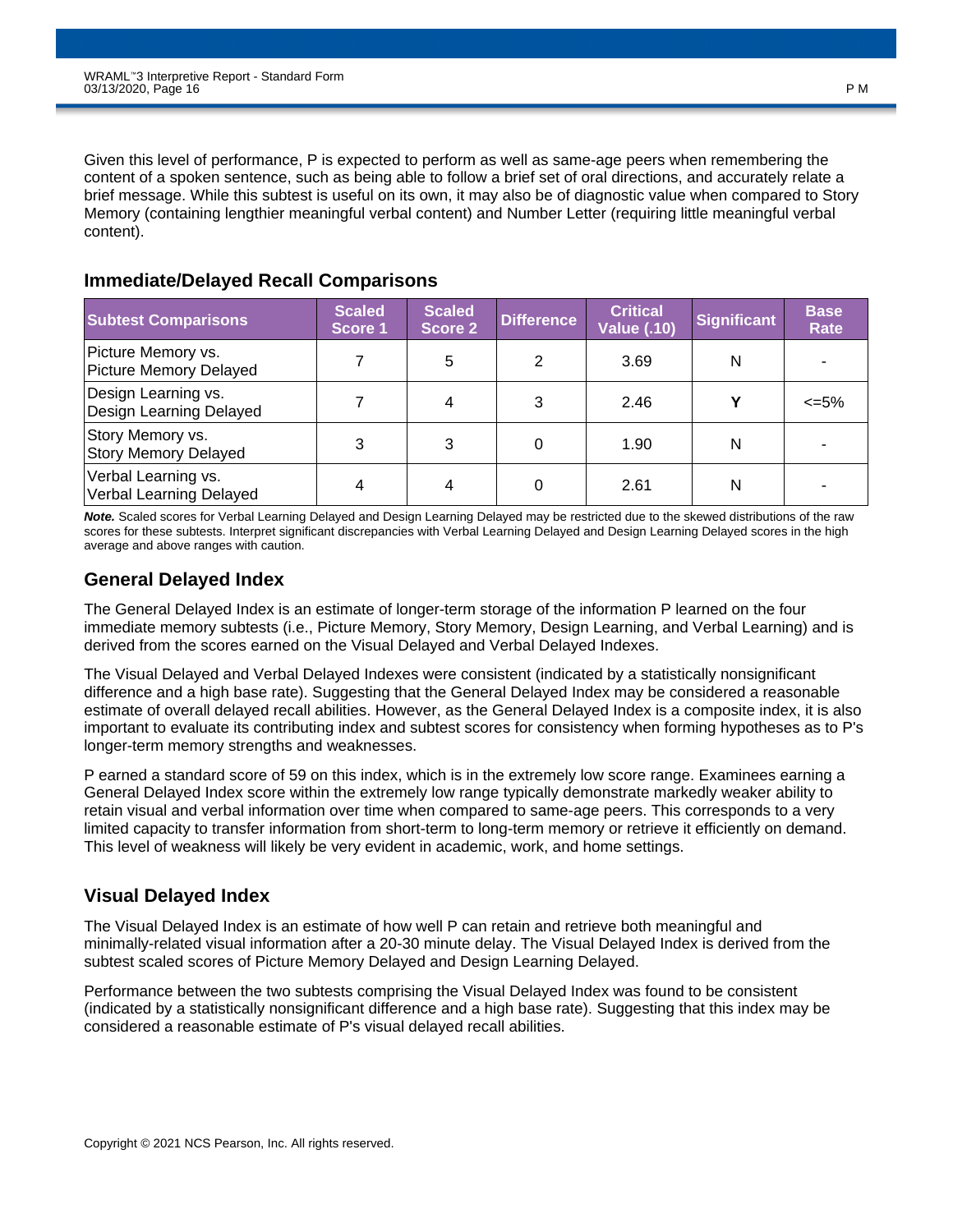P earned a standard score of 67 on this index, which is in the extremely low score range. Given this level of performance, P is expected, over time, to remember visual content at levels markedly below same-age peers. This may be noticeable across tasks with extended visual retention demands and with everyday visual memory demands found in academic, work, or home settings. With this level of performance, consider other possible influences other than memory weakness, such as problems with visual acuity, spatial, executive, intellectual, and attention weaknesses.

### **Picture Memory Delayed**

The Picture Memory Delayed subtest provides an estimate of visual memory recall over a moderate period of time. P earned a scaled score of 5 on this subtest, which is within the very low score range.

Given this level of performance, P is expected to remember recently-learned meaningful visual information at levels notably below that of same-age peers. For example, tasks like recalling details from an illustration or an array of objects, or retaining visual details from places previously visited may be weak for P. Other factors that might contribute to this level of performance may include poor visual acuity, attention problems, poor visual scanning, and marginal effort due to fatigue.

### **Picture Memory vs. Picture Memory Delayed Comparison**

Comparing P's performance on the Picture Memory subtest with that of the Picture Memory Delayed subtest provides an estimate of visual information retained with the passage of time.

P's performance between Picture Memory and Picture Memory Delayed was consistent (indicated by a statistically nonsignificant difference and a high base rate), suggesting that recall for contextual visual information after 20-30 minutes was at a similar level as immediate recall.

### **Design Learning Delayed**

The Design Learning Delayed subtest provides an estimate of longer-term memory for abstract visual information learned using repeated exposures. P earned a scaled score of 4 on this subtest, which is in the very low score range.

Given this level of performance, P is expected to remember abstract visual content at levels notably lower than same-age peers. This may be noticeable during everyday memory tasks with longer-term demands, such as recalling details of a blueprint, a travel route devised earlier when studying a map (adult), or correctly spelling a previously-learned phonetically-irregular word (youth). Other factors that might contribute to this level of performance may include poor visual acuity, spatial skill deficits, fine-motor impairment, and inefficient executive functioning.

### **Process Score - Retention Score**

| <b>Trial Comparison</b>                                    | Raw<br>Score 1 | Raw<br>Score 2 | Difference | Mean (SD)   | <b>Base Rate</b> |
|------------------------------------------------------------|----------------|----------------|------------|-------------|------------------|
| Design Learning Delayed Total -<br>Design Learning Trial 4 |                |                | -5         | $-2.4(7.5)$ | $\sim$           |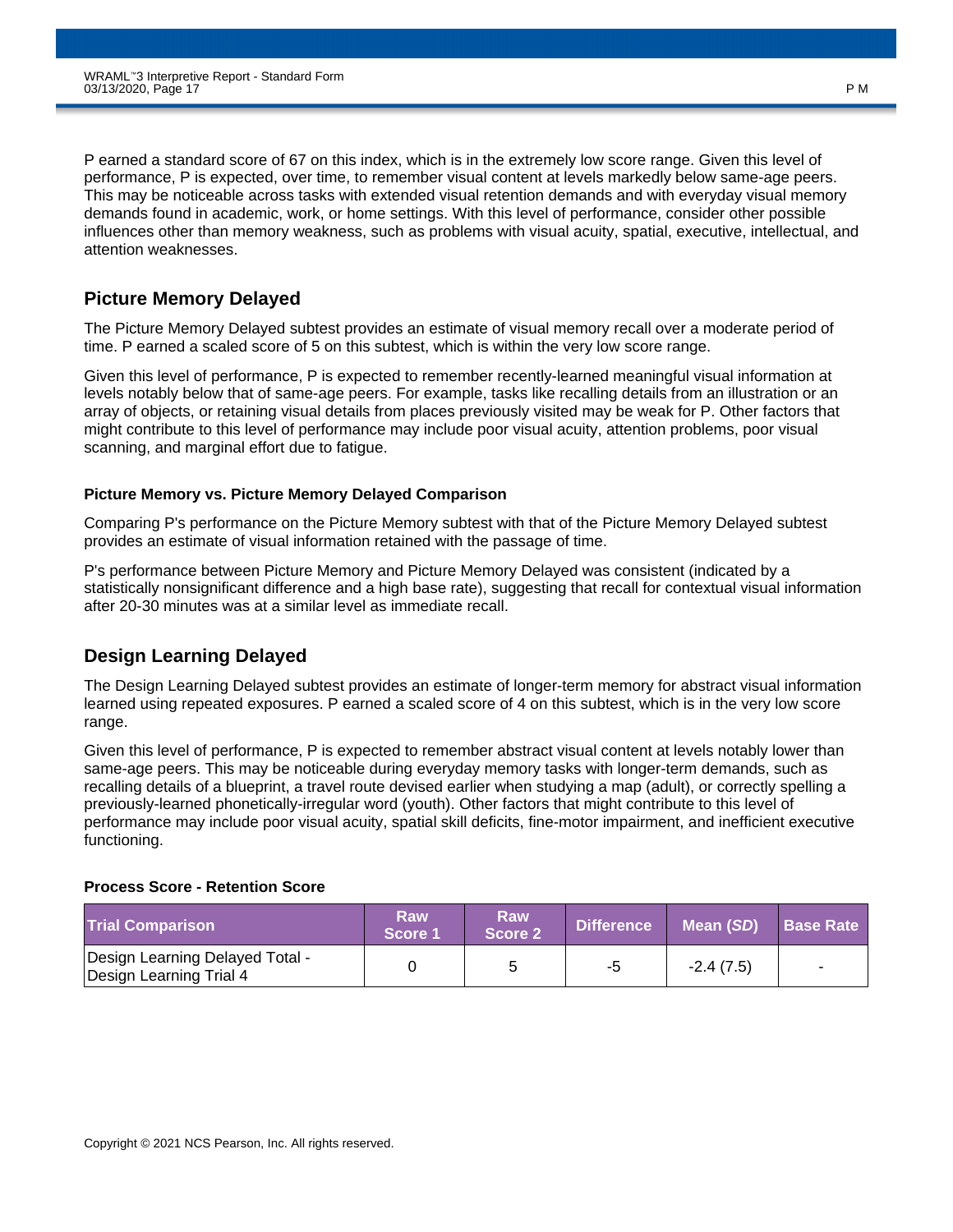#### **Retention**

The Retention score is an estimate of visual memory decay (i.e., forgetting) over time. This score provides a direct comparison of what is learned on Design Learning Trial 4 with the Design Learning Delayed subtest administered 20-30 minutes later.

The amount of forgetting suggested by P's score falls within an acceptable range. However, it is also important to consider the amount of information recalled for the immediate and delayed recall conditions when considering the clinical significance of this Retention score. That is, an examinee may achieve low raw scores on Trial 4 that reflect encoding difficulties but may remember a consistent amount for the delayed recall condition to achieve an adequate Retention score.

### **Design Learning vs. Design Learning Delayed Comparison**

Comparing P's performance on the Design Learning subtest with that of the Design Learning Delayed subtest provides an estimate of visual information retained with the passage of time.

P's drop in performance between the Design Learning and the Design Learning Delayed subtests suggests some clinical concern (indicated by a statistically significant difference and a base rate of <=5%). A comparison with performance on the Design Learning Recognition subtest may help determine whether the apparent decay in recall is due to difficulties with actual information loss or with retrieval. If the Design Learning Recognition score suggests similar results, a more general concern about P's visual memory storage is raised. Examine performance on the Picture Memory versus Picture Memory Delayed subtests, as well as the Retention score, to see if a similar pattern of visual memory decay in is found.

### **Verbal Delayed Index**

The Verbal Delayed Index is an estimate of how well P can store and retrieve both meaningful and minimally-related verbal information after a 20-30 minute delay. The Verbal Delayed Index is derived from the subtest scaled scores of Story Memory Delayed and Verbal Learning Delayed.

Performance between the two subtests comprising the Verbal Delayed Index was found to be consistent (indicated by a statistically nonsignificant difference and a high base rate). Suggesting that this index may be considered a reasonable estimate of delayed verbal recall.

P earned a standard score of 62 on this index, which is in the extremely low score range. Given this level of performance, P is expected to subsequently recall previously-acquired verbal content at levels markedly lower than same-age peers. This may be noticeable with everyday verbal memory demands found in academic, job, and home settings.

### **Story Memory Delayed**

The Story Memory Delayed subtest measures the free recall of meaningful narrative following a 20-30 minute delay. P attained a scaled score of 3 on the Story Memory Delayed subtest, which is in the extremely low score range.

P's level of performance is markedly lower than expected compared to same-age peers. P is expected to have difficulties recalling information in everyday tasks like subsequently remembering content of a conversation, podcast, or reading selection. In addition to academic and job implications, this may also impact P's social functioning. With this low level of performance, consider other nonmemory influences that may also be influencing this score, such as hearing difficulties, language weaknesses, lower cognitive ability, and lower motivation because of fatigue.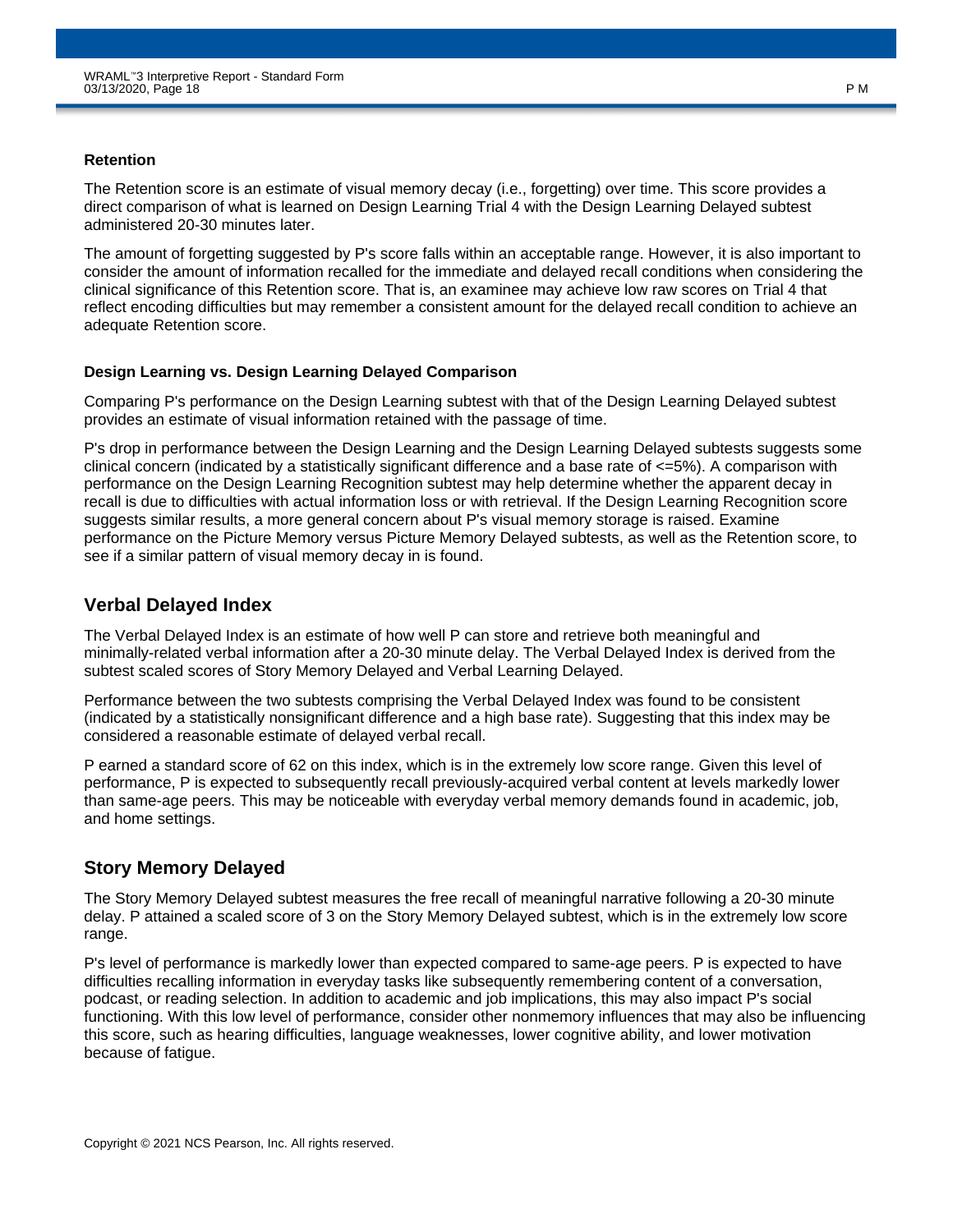#### **Story Memory vs. Story Memory Delayed Comparison**

Comparing P's performance on the Story Memory subtest with that of the Story Memory Delayed subtest provides an estimate of verbal memory decay (i.e., forgetting) over time.

P's performance between Story Memory and Story Memory Delayed was consistent (indicated by a statistically nonsignificant difference and a high base rate), indicating that P was able to recall contextual verbal information after a 20-30 minute delay at a comparable level as performed with immediate recall.

### **Verbal Learning Delayed**

The Verbal Learning Delayed subtest provides an estimate of longer-term memory for relatively unrelated verbal information learned using repeated exposures. P earned a scaled score of 4 on this subtest, which is in the very low score range.

Given this level of performance, P is expected to remember previously-learned, unrelated verbal content at levels notably lower than same-age peers. This may be noticeable during everyday tasks with longer-term verbal memory demands, such as recalling items from a shopping list, or remembering specific factual content for a history test. With this level of performance, consider other factors beyond memory weakness that may be impactful, such as hearing difficulties, language disorder, intellectual weaknesses, fatigue, and low motivation.

### **Process Score - Retention Score**

| <b>Trial Comparison</b>                                    | Raw<br>Score 1 | Raw<br>Score 2 | <b>Difference</b> | Mean (SD)   | <b>Base Rate</b>         |
|------------------------------------------------------------|----------------|----------------|-------------------|-------------|--------------------------|
| Verbal Learning Delayed Total -<br>Verbal Learning Trial 4 |                |                | -1                | $-2.4(2.3)$ | $\overline{\phantom{0}}$ |

### **Retention**

The Retention score is an estimate of verbal memory decay (i.e., forgetting) over time. This score provides a comparison between what is learned on Verbal Learning Trial 4 with the Verbal Learning Delayed subtest administered 20-30 minutes later.

The amount of forgetting suggested by this score falls within an acceptable range compared to that of P's same-age peers. However, it is also important to examine the amount of information recalled for the immediate and delayed recall conditions when considering the clinical significance of this score. That is, an examinee may achieve low raw scores on Trial 4 that reflect encoding difficulties but may remember a sufficient amount for the delayed recall condition to achieve an adequate Retention score.

### **Verbal Learning vs. Verbal Learning Delayed Comparison**

P's levels of age-adjusted performance for the Verbal Learning and Verbal Learning Delayed subtests were consistent (indicated by a statistically nonsignificant difference and a high base rate), suggesting that P recalled relatively-unrelated verbal information after a 20-30 minute delay at a similar level as immediate recall.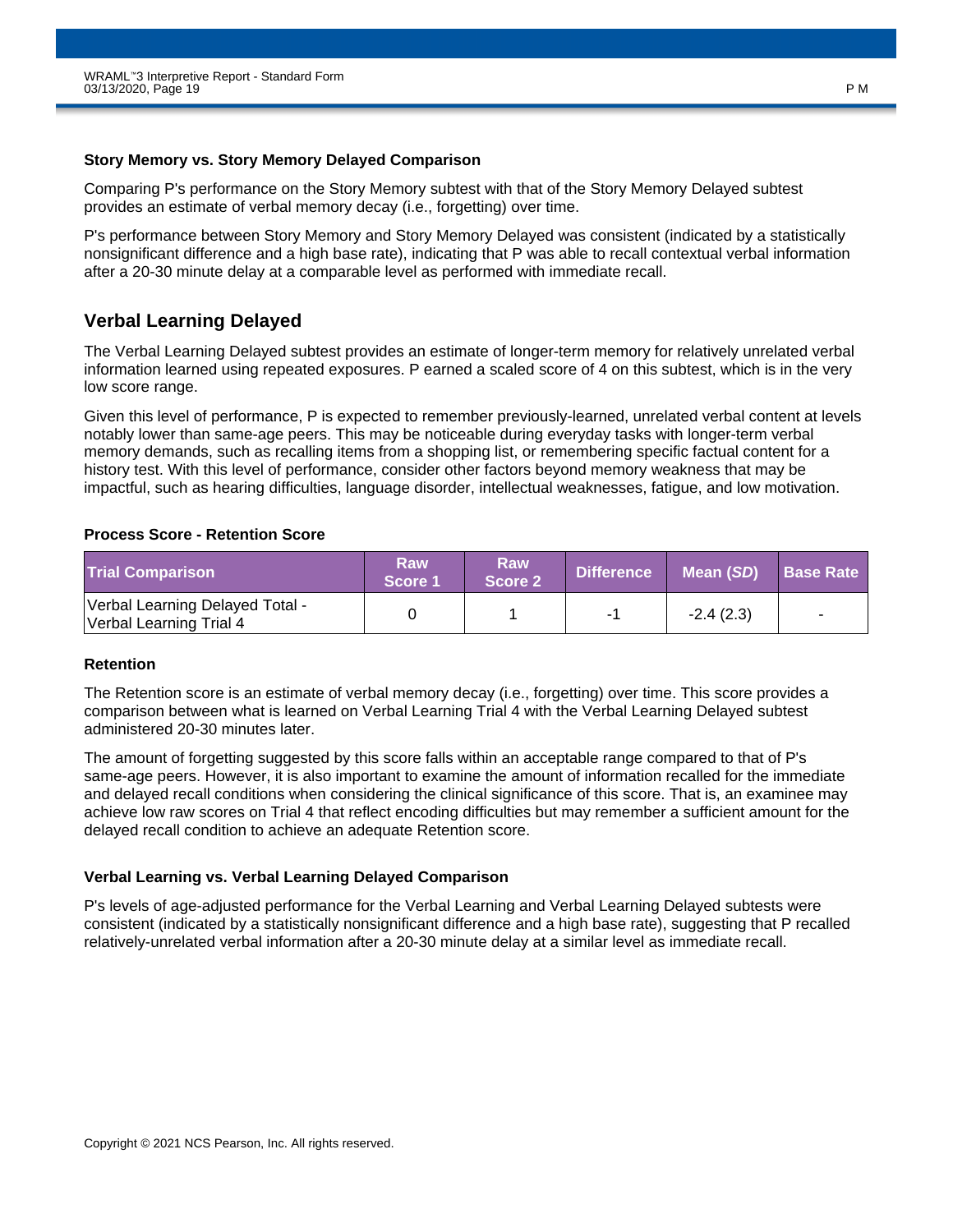| <b>Subtest Comparisons</b>                                        | <b>Scaled</b><br>Score 1 | <b>Scaled</b><br>Score 2 | <b>Difference</b> | <b>Critical</b><br><b>Value (.10)</b> | <b>Significant</b> | <b>Base</b><br>Rate |
|-------------------------------------------------------------------|--------------------------|--------------------------|-------------------|---------------------------------------|--------------------|---------------------|
| Picture Memory Delayed vs.<br>Picture Memory Recognition          | 5                        | 2                        |                   | 3.15                                  | N                  |                     |
| Design Learning Delayed vs.<br><b>Design Learning Recognition</b> | 4                        |                          |                   | 2.91                                  | N                  |                     |
| Story Memory Delayed vs.<br><b>Story Memory Recognition</b>       | 3                        | 2                        |                   | 2.45                                  | N                  |                     |
| Verbal Learning Delayed vs.<br>Verbal Learning Recognition        | 4                        | 6                        | -2                | 3.04                                  | N                  |                     |

### **Delayed Recall/Recognition Comparisons**

*Note.* The scaled score range for the Recognition subtests are restricted due to the skewed distributions of the raw scores for these subtests. Interpret significant discrepancies with recognition subtest scores in the average range and above with caution.

### **General Recognition Index**

The General Recognition Index is an estimate of how well P retained information previously presented on the immediate recall subtests (i.e., Picture Memory, Story Memory, Design Learning, and Verbal Learning) and is derived from the scores earned on the Visual Recognition Index and Verbal Recognition Index.

Performance between Visual Recognition Index and Verbal Recognition Index was found to be consistent (indicated by a statistically nonsignificant difference and a high base rate). Suggesting that the General Recognition Index may be considered a reasonable estimate of overall recognition memory. However, as the General Recognition Index is a composite index, it is important to evaluate its contributing index and subtest scores for consistency when forming hypotheses as to P's longer-term memory strengths and weaknesses.

P earned a standard score of 55 on this index, which is in the extremely low score range. P demonstrates markedly weaker ability to store previously-learned visual and verbal information compared to same-age peers. Since recognition memory tends to be robust, it is important to examine the General Immediate Memory Index versus General Delayed Index and the General Delayed Index versus General Recognition Index discrepancy analyses when interpreting this recognition score. This level of weakness raises concerns related to significant memory impairment overall, significant memory decay with time, or questionable effort.

### **Visual Recognition Index**

The Visual Recognition Index is an estimate of how well P can recognize previously-learned meaningful- and minimally-related, rote visual information. The Visual Recognition Index is derived from the scaled scores earned on Picture Memory Recognition and Design Learning Recognition.

Performance between the two subtests comprising the Visual Recognition Index was found to be consistent (indicated by a statistically nonsignificant difference and a high base rate). Suggesting that this index may be considered a reasonable estimate of visual recognition abilities.

P earned a standard score of 55 on this index, which is in the extremely low score range. Compared to same-age peers, examinees earning a Visual Recognition Index score within this range typically demonstrate markedly weaker ability to recognize previously-learned visual information. This suggests P has a reduced capacity in encoding or transferring visual information from short-term to long-term storage. In addition to difficulties with encoding, storage, lower cognitive ability, or attention/concentration, low scores on recognition measures may also be indicative of low effort so consult the Performance Validity Indicator.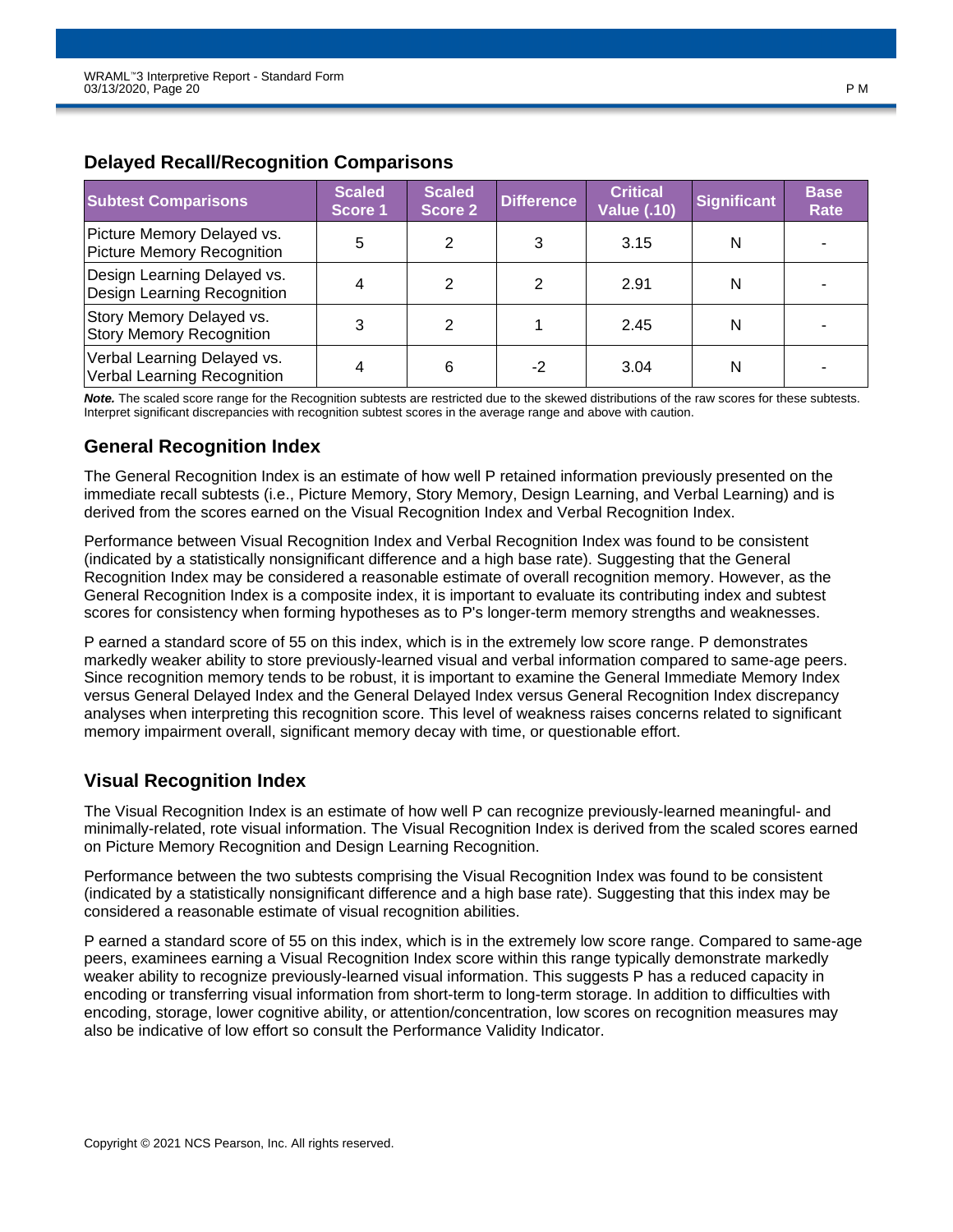### **Picture Memory Recognition**

The Picture Memory Recognition subtest provides a measure of recognition memory for meaningful or contextualized visual information. P earned a scaled score of 2 on this subtest, which is in the extremely low score range.

Compared to same-age peers, examinees earning a Picture Memory Recognition score within this range typically demonstrate a markedly weaker ability to recognize previously-learned meaningful visual information. This suggests P has a much-reduced capacity in encoding or transferring visual information from short-term to long-term storage. In addition to difficulties with encoding, storage, lower cognitive ability, or attention/concentration, low scores on recognition measures may also be indicative of low effort so consult the Performance Validity Indicator.

### **Picture Memory Delayed vs. Picture Memory Recognition Comparison**

In addition to knowing how much newly learned visual information is later retained using a free recall procedure (i.e., the Picture Memory Delayed subtest), it is sometimes important to determine how much of that information can be retrieved by cueing (i.e., Picture Memory Recognition subtest). This comparison is especially important if the Picture Memory Delayed score is significantly lower than the Picture Memory score, suggesting more forgetting than expected. A comparison between P's performance on Picture Memory Recognition and Picture Memory Delayed helps discern if the newly learned visual information has been forgotten or whether it is still stored but cannot be efficiently retrieved.

P's performance between the Picture Memory Delayed and Picture Memory Recognition was consistent (indicated by a statistically nonsignificant difference and a high base rate), suggesting that P was able to recognize contextual visual information at a level consistent with Picture Memory Delayed performance.

### **Design Learning Recognition**

The Design Learning Recognition subtest provides a measure of recognition of previously-learned abstract visual information. P earned a scaled score of 2 on this subtest, which is in the extremely low score range.

Compared to same-age peers, examinees earning a Design Learning Recognition score within this range typically show markedly weaker ability to recognize previously-learned abstract visual information. This suggests P has a much reduced capacity in encoding or transferring visual information from short-term to long-term storage. In addition to difficulties with encoding, storage, lower cognitive ability, or attention/concentration, low scores on recognition measures may also be indicative of low effort.

### **Design Learning Delayed vs. Design Learning Recognition Comparison**

In addition to knowing how much newly-learned visual information the examinee can recall after a time delay, it is sometimes important to determine how much information can be retrieved by cueing (i.e., recognition). This comparison is especially important if the Design Learning Delayed score is significantly lower than the Design Learning score, which suggests more forgetting than expected. A comparison between P's performance on Design Learning Recognition and Design Learning Delayed helps determine if the newly-learned visual information has been forgotten or whether it is still stored but cannot be efficiently retrieved.

P's performance between the Design Learning Delayed and Design Learning Recognition was consistent (indicated by a statistically nonsignificant difference and a high base rate), suggesting that P was able to recognize relatively-abstract visual information at a level consistent with Design Learning Delayed performance.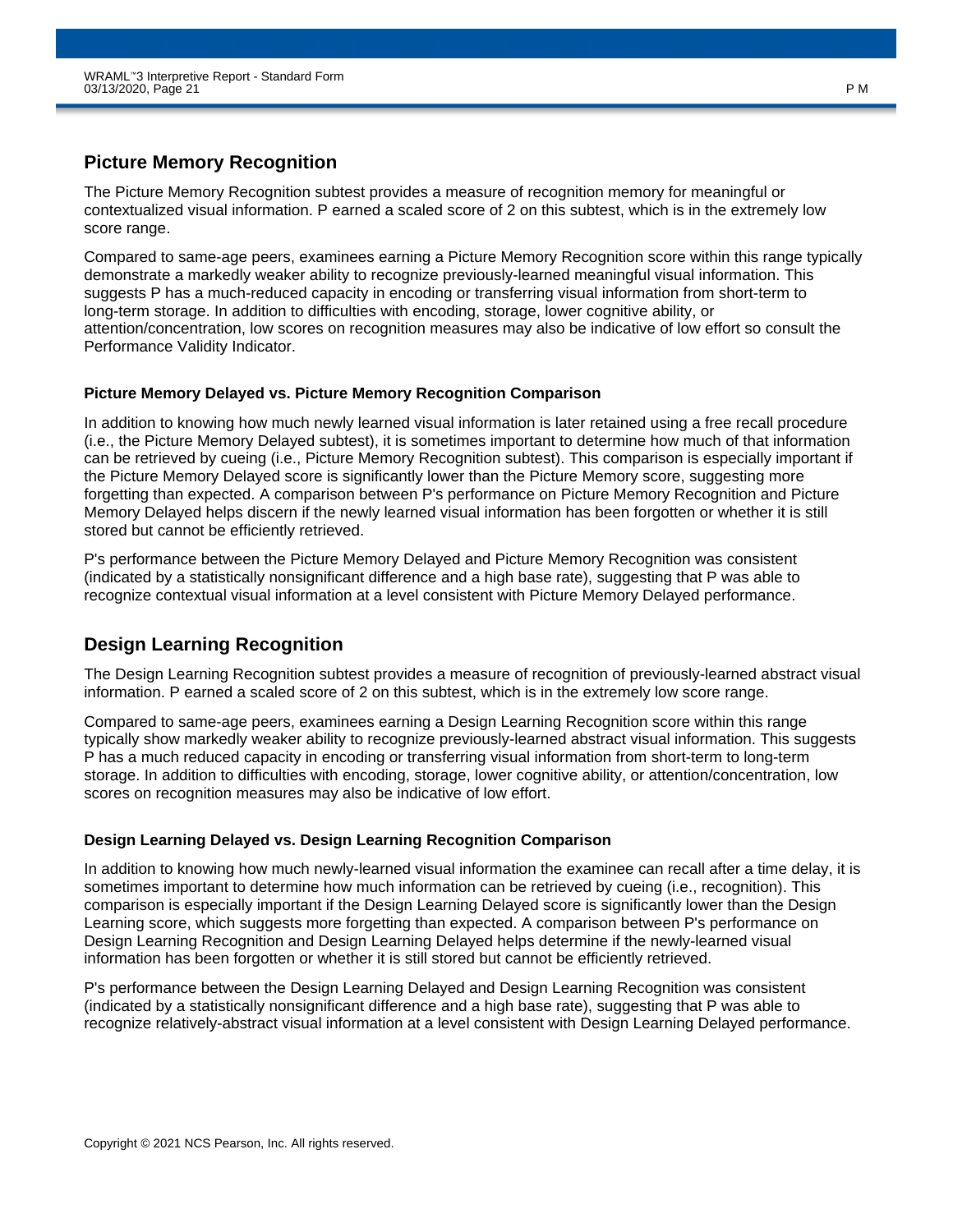### **Verbal Recognition Index**

The Verbal Recognition Index is an estimate of how well P can recognize both meaningful- and minimally-related rote verbal information after a time delay. The Verbal Recognition Index is derived from the scaled scores earned on Story Memory Recognition and Verbal Learning Recognition.

The difference between Story Memory Recognition and Verbal Learning Recognition was found to be inconsistent (indicated by a statistically significant difference and a base rate of <=10%). Interpret the Verbal Recognition Index as an overall estimate of verbal recognition abilities with caution. Consider examining its contributing subtest scores for generating hypotheses about P's relative strengths and weaknesses.

Although P's Verbal Recognition Index score was well below average, the variability of the underlying subtest scores suggests that interpreting the Verbal Recognition Index alone may hide the impact of a low subtest score. Both the overall index score and discrepancies may have a significant impact on interpretations of everyday memory functioning.

P earned a scaled score of 63 on this index, which is in the extremely low score range. Compared to same-age peers, examinees earning a Verbal Recognition Index score within this range typically demonstrate markedly weaker ability to recognize previously-learned verbal information. This suggests P has a reduced capacity in encoding or transferring verbal information from short-term to long-term storage. In addition to difficulties with encoding, storage, lower cognitive ability, or attention/concentration, low scores on recognition measures may also be indicative of low effort.

### **Story Memory Recognition**

The Story Memory Recognition subtest provides a measure of recognition for a previously presented verbal narrative; the subtest assesses if verbal information is stored, even if it cannot be retrieved on demand. P earned a scaled score of 2 on this subtest, which is in the extremely low score range.

Compared to same-age peers, examinees earning a Story Memory Recognition score within this range typically show markedly weaker ability to recognize previously-learned narrative verbal information. This suggests P has a much reduced capacity in encoding or transferring verbal information from short-term to long-term storage. In addition to difficulties with encoding, storage, lower cognitive ability, or attention/concentration, low scores on recognition measures may also be indicative of low effort so consult the Performance Validity Indicator.

### **Story Memory Delayed vs. Story Memory Recognition Comparison**

In addition to knowing how much newly learned verbal information the examinee can recall after a time delay, it is useful to determine how much information can be retrieved by cueing (i.e., recognition). This comparison is especially important if the Story Memory Delayed score is significantly lower than the Story Memory score, which suggests more forgetting than expected. A comparison between P's performance on Story Memory Recognition and Story Memory Delayed helps determine if the newly learned verbal information has been forgotten or whether it is still stored but cannot be efficiently retrieved.

P's performance between Story Memory Delayed and Story Memory Recognition was consistent (indicated by a statistically nonsignificant difference and a high base rate). This suggests that P is able to recognize meaningful verbal material at a level consistent with Story Memory Delayed performance.

### **Verbal Learning Recognition**

The Verbal Learning Recognition subtest provides a measure of recognition memory for a previously presented word list; the subtest assesses if that verbal information is stored, even if it cannot be retrieved on demand. P earned a scaled score of 6 on this subtest, which is in the low average score range.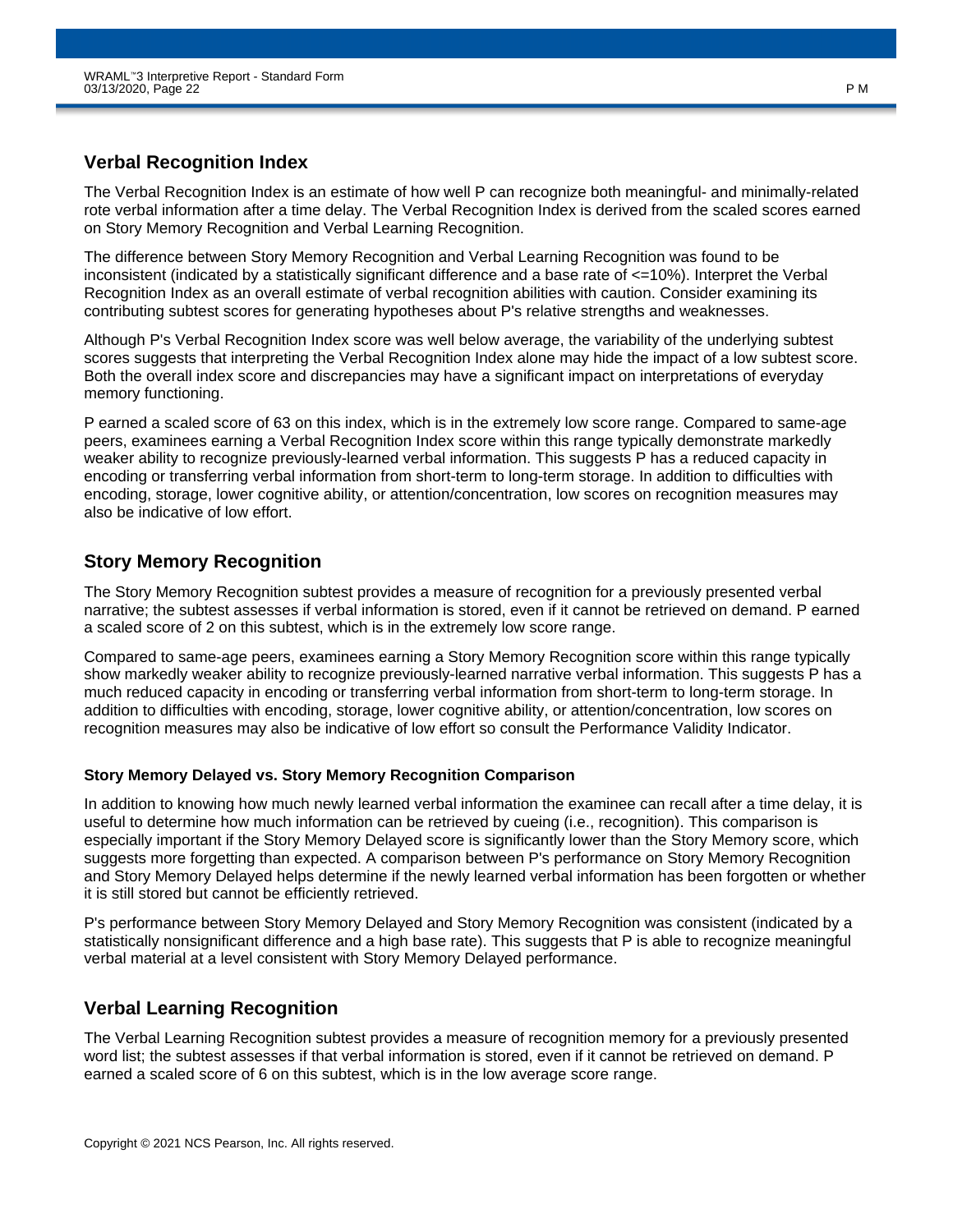Compared to same-age peers, examinees earning a Verbal Learning Recognition score within this range typically demonstrate weaker ability to recognize previously-learned relatively-unrelated verbal information. This suggests P has lower abilities in encoding or transferring for verbal information from short-term to long-term storage.

#### **Process Scores - Verbal Learning Recognition**

|                     | <b>Raw Score</b> | Mean (SD) | <b>Base Rate</b> |
|---------------------|------------------|-----------|------------------|
| Semantic Errors     |                  | 0.4(0.8)  | <=5%             |
| Phonological Errors |                  | 0.5(1.2)  | $\leq$ 15%       |

#### **Verbal Learning Recognition Process Score**

For most items on the Verbal Learning Recognition subtest, the words used in the multiple-choice questions include the correct word, a word with similar meaning (semantic error), and a word that sounds like the correct word (phonological error); there is also a "none" choice.

### **Semantic errors**

Raw scores of 0 should not be interpreted as clinically significant, regardless of the base rate. When the level of semantic errors falls at or below a base rate of 5%, comprehension and language difficulties may be a concern.

#### **Phonological errors**

Raw scores of 0 should not be interpreted as clinically significant, regardless of the base rate. When the level of phonological errors falls at or below a base rate of 5%, sound discrimination, language, or hearing may be a concern.

### **Verbal Learning Delayed vs. Verbal Learning Recognition Comparison**

In addition to knowing how much newly learned verbal information the examinee can recall after a time delay, it is useful to determine how much information can be retrieved by cueing (i.e., recognition). This comparison is especially important if the Verbal Learning Delayed score is significantly lower than the Verbal Learning score, which suggests more forgetting than expected. A comparison between P's performance on Verbal Learning Recognition and Verbal Learning Delayed helps determine if the newly learned verbal information has been forgotten or whether it is still stored but cannot be efficiently retrieved.

P's performance between Verbal Learning Delayed and Verbal Learning Recognition was consistent (indicated by a statistically nonsignificant difference and a high base rate), suggesting that P was able to recognize the verbal material at a level consistent with Verbal Learning Delayed performance.

### **Story Memory Recognition vs. Verbal Learning Recognition Discrepancy Analysis**

Compared to same-age peers, P's better performance on Verbal Learning Recognition than on Story Memory Recognition may suggest relative strength in recognizing previously-learned unrelated verbal information compared to more meaningful verbal information. Note that there is a different learning format between the two subtests, with the Verbal Learning Recognition score reflecting repeated exposures to the word list over trials, and the Story Memory Recognition score reflecting a single exposure learning. Other factors may contribute to this discrepancy including speech/language difficulties, intellectual deficits, and fatigue.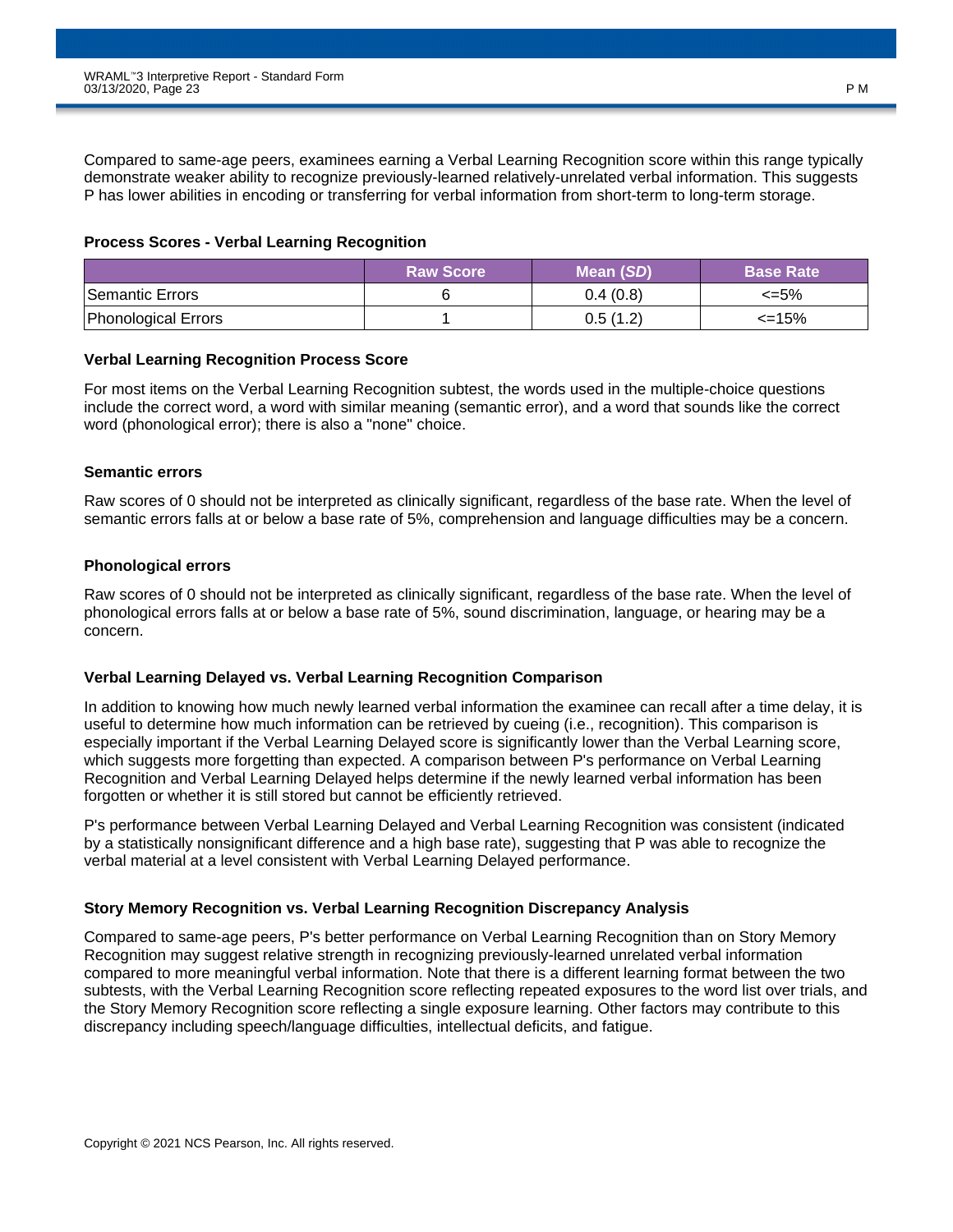### **Working Memory Index**

The Working Memory Index provides an estimate of short-term recall in which executive functions are needed to use and modify the original information. The Working Memory Index is derived from the scaled scores earned on Verbal Working Memory and Visual Working Memory.

Performance between the two subtests comprising the Working Memory Index was found to be consistent (indicated by a statistically nonsignificant difference and a high base rate). Suggesting that this index may be considered a reasonable estimate of working memory abilities. Comparing P's performance on the Working Memory Index with the rote recall tasks on the Attention/Concentration Index may provide a fuller understanding of the role executive functions play in P's memory functioning.

P earned a standard score of 80 on this index, which is in the low average score range. P's overall performance on the Working Memory Index suggests weakness in retaining and mentally manipulating visual and verbal information to complete a task compared to same-age peers.

### **Visual Working Memory**

The Visual Working Memory subtest provides an estimate of short-term visual recall in which executive functions are utilized and manipulate information. P earned a scaled score of 6 on this subtest, which is in the low average score range.

Compared to same-age peers, P demonstrates weaknesses in the ability to recall and manipulate visual information. This suggests some difficult functioning with tasks requiring visual reasoning, including some areas of mathematics (e.g., geometry) and early reading skills.

### **Verbal Working Memory**

The Verbal Working Memory subtest provides an estimate of short-term verbal recall in which executive functions are utilized and modify information. P earned a scaled score of 7 on this subtest, which is in the low average score range.

Compared to same-age peers, P demonstrates weaknesses in the ability to recall and manipulate verbal information. This suggests some difficult functioning with tasks requiring verbal reasoning including multi-step algebra problems and reorganizing information previously read while continuing to read.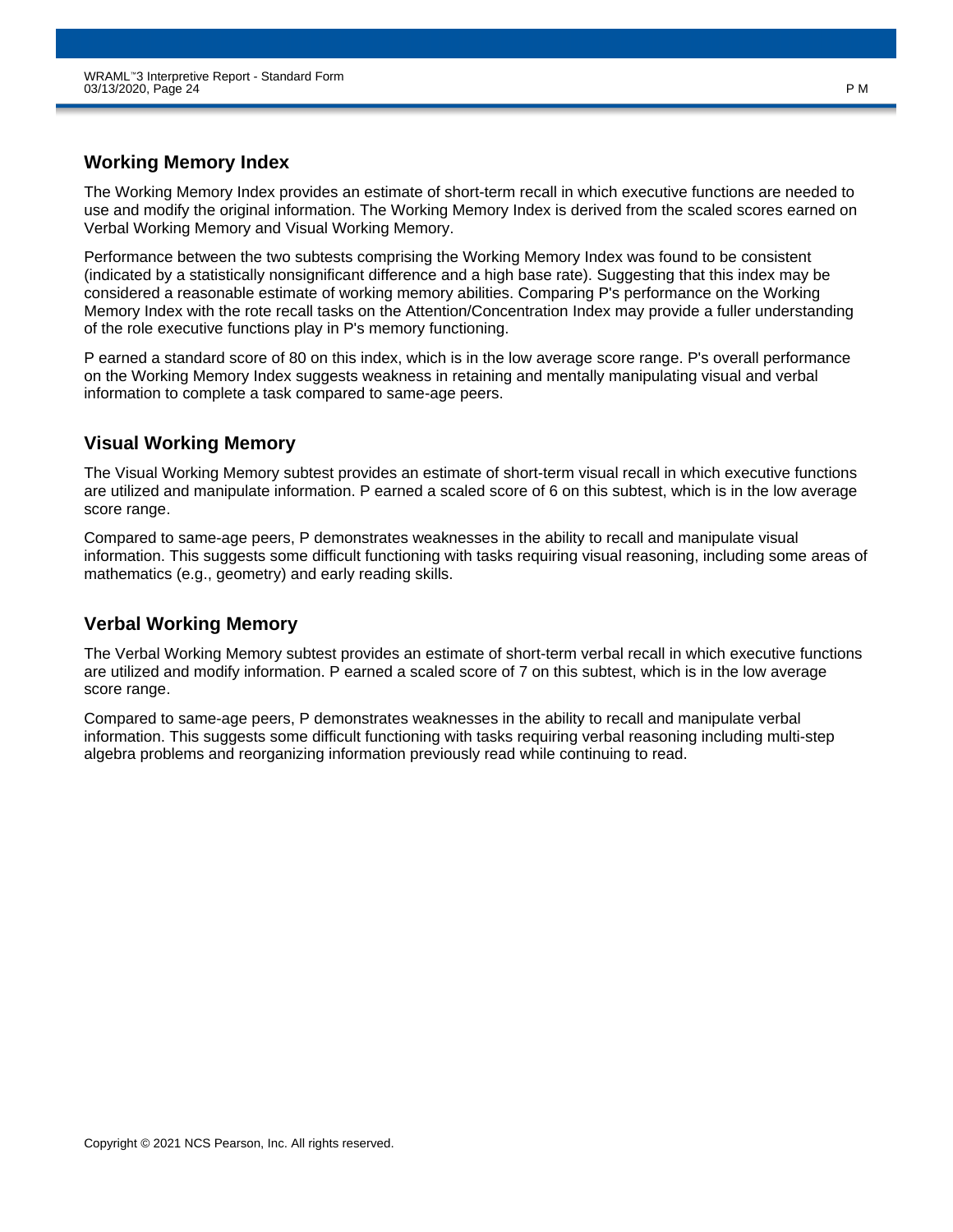# **Interpretations of Index Discrepancy Analyses**

#### **General Immediate Memory Index vs. General Delayed Index**

The difference between the General Immediate Memory Index and the General Delayed Index is statistically and clinically significant with a base rate of  $\leq$ =2%. This suggests that with the passage of time, more visual and verbal memory decay is experienced than expected based on immediate recall performance. The extent of P's recall difficulties over time may have some clinical relevance. As well, the General Immediate Memory Index may overestimate memory ability in everyday life, given P's apparent amount of forgetting. It is important to examine the contributing visual and verbal indexes and their subtests to determine the generality of the noted memory decay.

#### **Screener Memory Index vs. Attention/Concentration Index**

The standard score difference between the Screener Memory Index and Attention/Concentration Index is statistically and clinically significant with a base rate of  $\leq$ =2%. This finding suggests that, overall, P's immediate recall ability on rote, sequential visual and verbal tasks was stronger than performance on visual and verbal immediate memory tasks composed of more meaningful and complex material. Achieving a higher Attention/Concentration Index than Screener Memory Index can sometimes be attributable to the greater cognitive demands made by Screener Memory Index subtests (i.e., more complex language and spatial demands). Additionally, when the Attention/Concentration Index is significantly higher than the Screener Memory Index, P's memory skills may appear better than they actually are in everyday functioning. Compare P's Story Memory Gist scores to Verbatim scores, as well as the Sentence Memory versus Story Memory subtest scores to evaluate this hypothesis.

### **Screener Memory Index vs. Working Memory Index**

P's performance on the Screener Memory Index and Working Memory Index is comparable. Although this difference was statistically significant, it was found relatively frequently with a base rate >= 25%. This finding suggests that, overall, P's working memory skills are at a level commensurate with general immediate recall abilities.

#### **Visual Immediate Memory Index vs. Verbal Immediate Memory Index**

The difference between the Visual Immediate Memory Index and Verbal Immediate Memory Index standard scores is statistically and clinically significant with a base rate of  $\leq$ =10%. This relative strength for P in visual memory may be due to weaker verbal memory or in other processes associated with verbal memory, such as language impairment or hearing difficulties. Examine the contributing subtests and process scores, the Verbal Delayed and Verbal Recognition Indexes, and the Sentence Memory subtest to substantiate the uniformity of this finding. Implications of this discrepancy will likely be apparent for academic, work, and home settings.

#### **Visual Immediate Memory Index vs. Attention/Concentration Index**

The difference between the Visual Immediate Memory Index and Attention/Concentration Index standard scores is statistically and clinically significant with a base rate of <=15%. This suggests P performs sequential rote memory tasks at higher levels than visual immediate recall tasks containing more complex and meaningful content.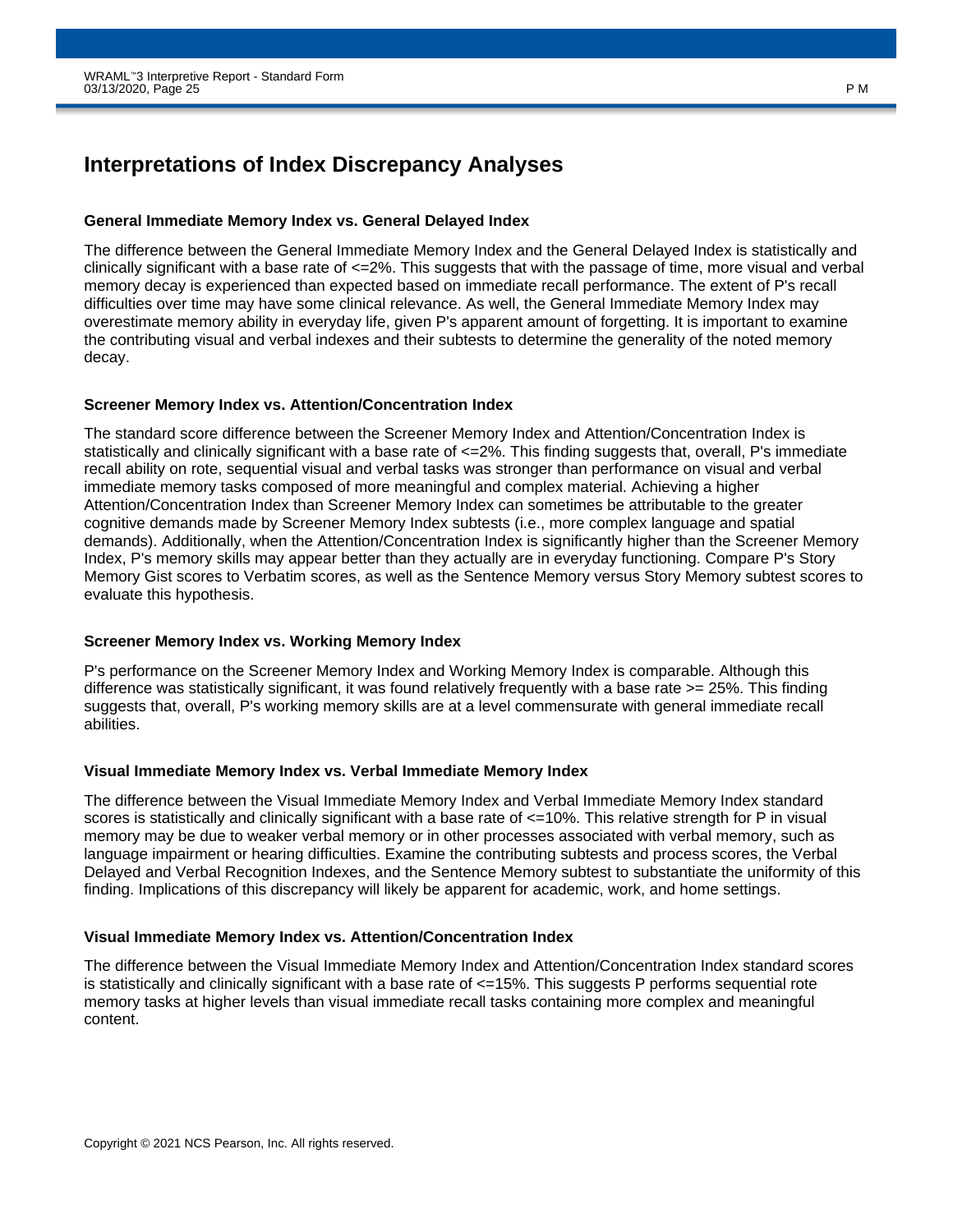#### **Visual Immediate Memory Index vs. Visual Delayed Index**

The difference between P's performance on the Visual Immediate Memory Index and the Visual Delayed Index standard scores is statistically and clinically significant with a base rate of  $\epsilon$ =5%. This suggests that with the passage of time, P experiences more visual memory decay than is expected based on immediate recall performance. The extent of P's recall difficulties over time likely has clinical relevance. As well, the Visual Immediate Memory Index likely overestimates P's visual memory abilities in everyday life given the amount of forgetting that apparently occurs. Examine the individual contributing subtests to determine the generality of the noted memory decay.

#### **Verbal Immediate Memory Index vs. Attention/Concentration Index**

The difference between the Verbal Immediate Memory Index and Attention/Concentration Index standard scores is statistically and clinically significant with a base rate of  $\leq$ =2%. Therefore, P performs sequential rote memory tasks at higher levels than immediate verbal recall tasks containing more complex and meaningful content. Sometimes this pattern is associated with lower overall ability in domains of verbal perception and reasoning, especially if both the Verbal Immediate Memory Index and Verbal Delayed Index reflect weakness.

#### **Verbal Immediate Memory Index vs. Verbal Delayed Index**

Standard score differences on the Verbal Immediate Memory Index and Verbal Delayed Index were not statistically or clinically significant. This suggests that P's overall level of verbal delayed recall is at a comparable level as overall verbal immediate recall.

#### **Attention/Concentration Index vs. Working Memory Index**

The difference between the Attention/Concentration Index and Working Memory Index standard scores is statistically and clinically significant with a base rate of <=5%. This suggests that P performs better on rote recall tasks that require attention/concentration demands than on short-term, attentionally-demanding memory tasks that also require executive function skills. When forming hypotheses based on these results, also consider fatigue and motivation as potential contributors since Working Memory Index subtests are typically administered later in the testing session than Attention/Concentration Index subtests. As variability may exist within these summary scores, for clinical purposes, also analyze the contributing subtests for consistency.

#### **Screener Memory Index vs. General Delayed Index**

The standard score difference between the Screener Memory Index and General Delayed Index is statistically and clinically significant with a base rate of  $\leq 10\%$ . This finding suggests that, for P, newly-learned visual and verbal information is subject to greater decay over time than expected based on immediate recall performance. The relative weakness in delayed recall may be noticeable in academic, work, and home settings.

### **General Delayed Index vs. General Recognition Index**

P's standard scores earned on the General Delayed Index and the General Recognition Index were not found to be statistically or clinically significant (indicated by a nonsignificant critical value and a high base rate). This suggests that, for P, newly acquired visual and verbal information is stored sufficiently well so subsequent cuing can elicit recognition that is consistent with immediate recall.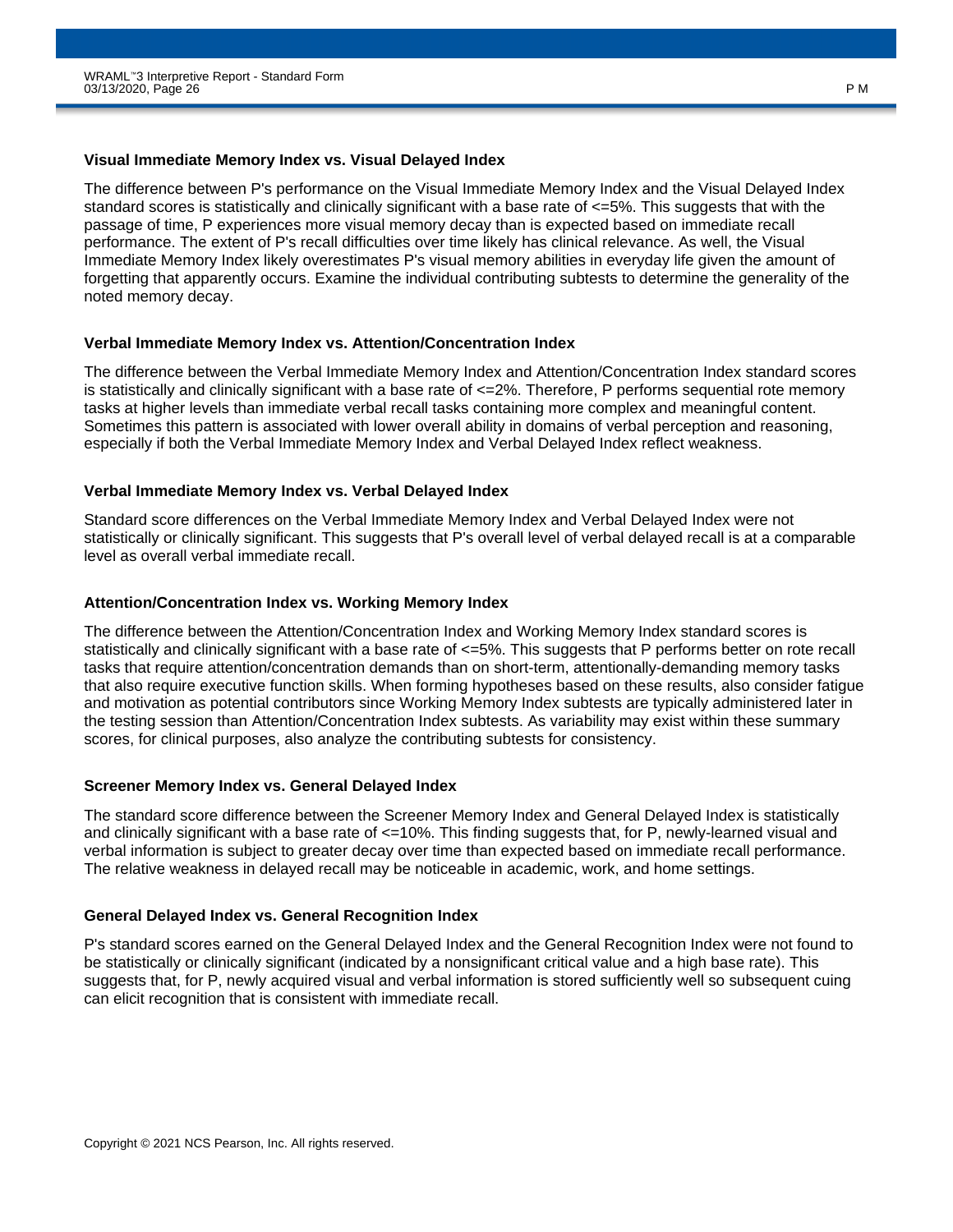#### **Visual Recognition Index vs. Verbal Recognition Index**

The standard score difference between the Visual Recognition Index and Verbal Recognition Index is not statistically or clinically significant. This suggests that, with the passage of time, P's recognition of newly learned visual material is performed as well as recognition of verbal material.

#### **Visual Delayed Index vs. Verbal Delayed Index**

The standard score difference between the Visual Delayed Index and Verbal Delayed Index is not statistically or clinically significant. This suggests that, with the passage of time, P's recall of newly learned visual material is performed as well as recall of verbal material.